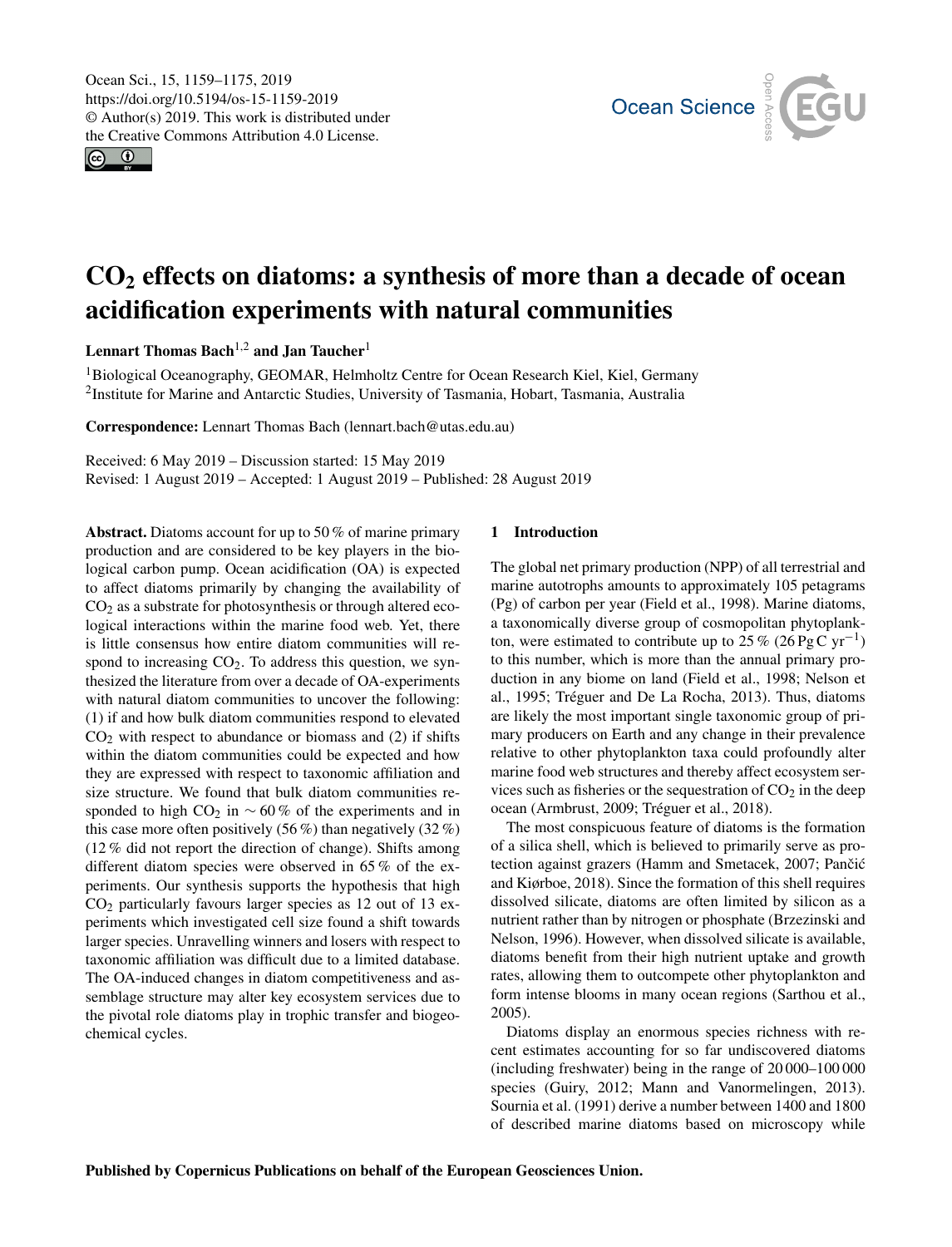*Tara* Oceans reported ∼ 4700 operational taxonomic units from genetic samples distributed over all major oceans except the North Atlantic and North Pacific (Malviya et al., 2016). Known diatom taxa span a size range of several orders of magnitude  $\left($  < 5  $\mu$ m up to a few millimetres) with a wide range of morphologies and life strategies, e.g. single cells, cell chains, and pelagic and benthic habitats (Armbrust, 2009; Mann and Vanormelingen, 2013; Sournia et al., 1991). Accordingly, they should not be treated as one functional group but rather as a variety of subgroups occupying different niches.

It is well recognized that the global importance of diatoms as well as their diversity in morphology and life style is tightly linked to the functioning of pelagic food webs and elemental cycling in the oceans. For example, iron enrichment experiments in the Southern Ocean found that a shift in diatom community composition from thick- to thinshelled species ("persistence strategy" vs. "boom-and-bust strategy") can enhance carbon and alter nutrient export via sinking particles (Assmy et al., 2013; Smetacek et al., 2012). This may not only affect element fluxes locally but also enhance nutrient retention within the Southern Ocean and reduce productivity in the north, which underlines how important diatom community shifts can be on a global scale (Boyd, 2013; Primeau et al., 2013; Sarmiento et al., 2004). Likewise, the cell size of diatoms can play an important role in transferring energy to higher trophic levels as the dominance of larger species is generally considered to reduce the length of the food chain and lead to higher trophic transfer efficiency (Sommer et al., 2002). Consequently, understanding impacts of global change on diatom community composition is crucial for assessing the sensitivity of biogeochemical cycles and ecosystem services in the world oceans.

It has become evident that the sensitivity of diatoms to increasing  $pCO<sub>2</sub>$  is highly variable, likely being related to specific traits such as cell size or the carbon fixation pathway, as well as interactions with other environmental factors such as nutrient stress, temperature, or light (Gao et al., 2012; Hoppe et al., 2013; Wu et al., 2014). However, it is still rather unclear how these species-specific differences in CO<sup>2</sup> sensitivities manifest themselves on the level of diatom communities. This knowledge gap motivated us to compile the presently available experimental data in order to reveal common responses of diatom communities to high  $CO<sub>2</sub>$  and thereby assess potential scenarios of shifts in diatom community composition under ocean acidification.

### 2 Literature investigation

## 2.1 Approach

Our original intention was to conduct a classical metaanalysis, which would have yielded the benefit of a quantitative measure of diatom responses to ocean acidification (OA), expressed as an overall effect size (i.e. combined magnitude) such as the response ratio. However, our literature analysis revealed a large variability in experimental  $pCO<sub>2</sub>$ ranges as well as measured response variables, which cannot be directly compared among each other (e.g. microscopic cell counts, pigment concentrations, genetic tools). These limitations impede data aggregation as required for a classical meta-analysis. Furthermore, experimental setups differed widely in terms of other environmental factors such as temperature, light, and nutrient concentrations, all of which are known to modulate potential responses to  $pCO<sub>2</sub>$  (Boyd et al., 2018), thereby further complicating data aggregation for meta-analysis. Therefore, we chose an alternative semiquantitative approach where diatom responses to increasing  $CO<sub>2</sub>$  are grouped in categories (see Sect. 2.2) and also allows us to account for differences in experimental setups, e.g. with respect to container volume (see Sect. 2.3). While this approach excludes the determination of effect size, it provides an unbiased insight into the direction of change of potential  $CO<sub>2</sub>$  effects.

Before going into the details of data compilation we want to emphasize once more that the motivation for this study was not to investigate the physiological response of diatoms to OA. Such meta-analyses or reviews have already been made (Dutkiewicz et al., 2015; Gao and Campbell, 2014). Instead, our goal was to summarize how diatoms respond to OA in their natural habitat. More generally, experiments with ecological communities (as compiled in our study) do not so much aim for a mechanistic understanding of a certain process (e.g. in physiological experiments) but rather assess the general sensitivity of more natural communities to environmental drivers. Therefore, it is important to have a realistic setup because the net response of any player in the food web is composed of a direct physiological response to  $CO<sub>2</sub>$  and by CO2-induced alterations of interactions with other species. From that point of view it is desirable to include all important ecosystem components because when trophic cascades are represented incompletely then the observed response in an experiment may not reflect the response that would occur in nature, which is what we are ultimately interested in (Carpenter, 1996). Clearly, investigating OA effects on diatoms or any other group in complex communities has the disadvantage that the actual cause for an observed response can hardly ever be determined with high certainty (Bach et al., 2017, 2019). However, experiments compiled herein investigated the development of initially similar plankton communities over time with the only difference being carbonate chemistry conditions between control and the treatments. Thus, we can at least be sure that the differences in diatom abundance or community composition between control and treatment (which is the focus of our study) is caused by simulated OA, even though the underlying mechanisms cannot be pinned down with certainty.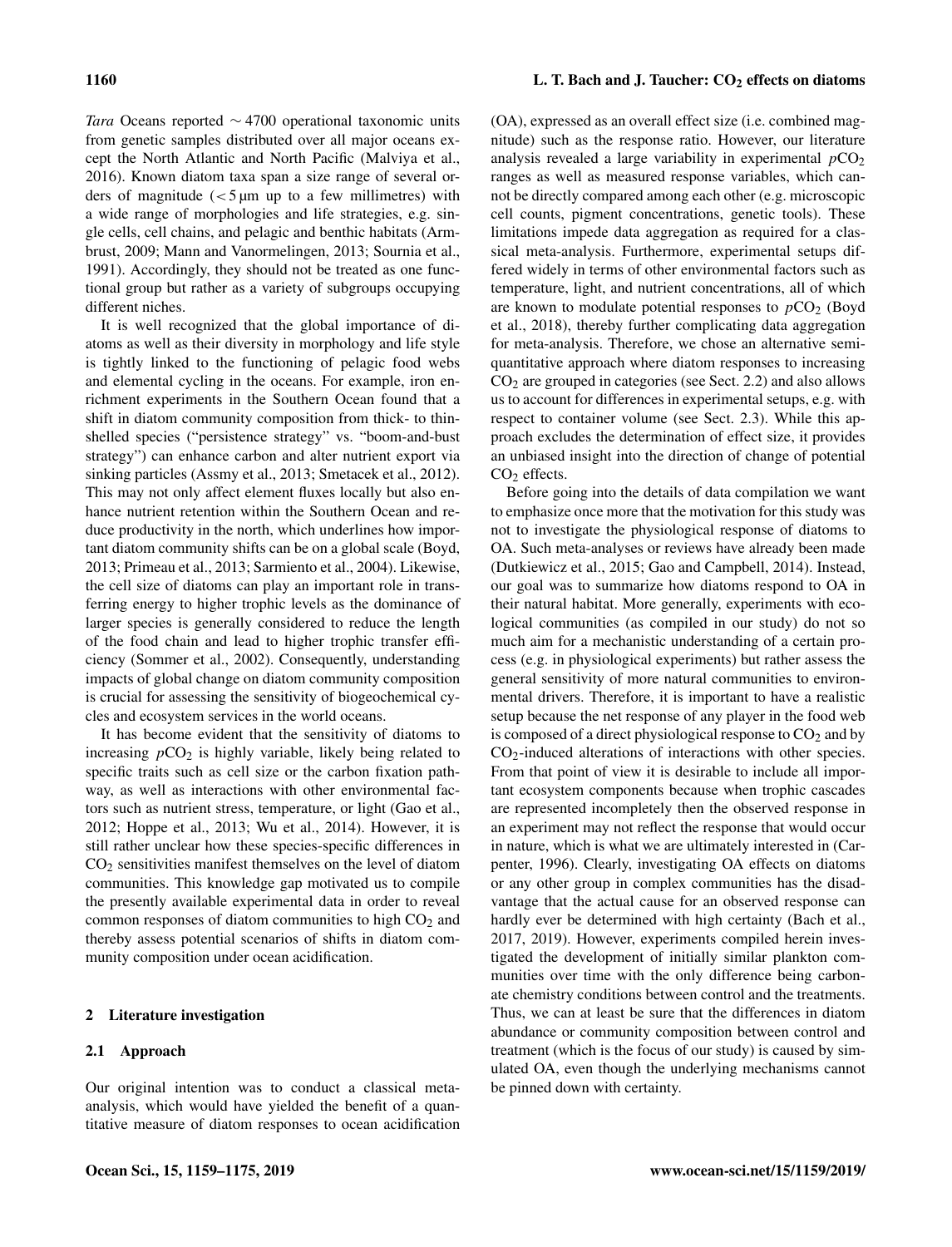## 2.2 Data compilation

We explored the response of diatom assemblages to high  $CO<sub>2</sub>$  (low pH) by searching the literature for relevant results with Google Scholar (15 December 2017) using the following search query: "diatom" OR "Bacillariophyceae" AND "ocean acidification" OR "high  $CO<sub>2</sub>$ " or "carbon dioxide" OR "elevated CO<sub>2</sub>" OR "elevated carbon dioxide" OR "low pH" OR "decreased pH". The first 200 results were inspected and considered to be relevant when they were published in peer-reviewed journals contained a description of the relevant methodological details, a statistical analysis or at least a transparent description of variance and uncertainties, and tested  $CO<sub>2</sub>$  effects on natural plankton assemblages (artificially composed communities were not considered). We then carefully checked the cited literature in these relevant studies to uncover other studies that were missed by the initial search. Furthermore, we checked the "Ocean acidification news stream" provided by the "Ocean Acidification International Coordination Centre" under the tag "phytoplankton" [\(https://](https://news-oceanacidification-icc.org/tag/phytoplankton/) [news-oceanacidification-icc.org/tag/phytoplankton/,](https://news-oceanacidification-icc.org/tag/phytoplankton/) last access: 16 January 2019) for relevant updates since December 2017.

There were two response variables of interest for the literature compilation:

- 1. *The response of the "bulk diatom community" to high CO*2. For this we checked if the abundance of diatoms, the biomass of diatoms, or the relative portion of diatoms within the overall phytoplankton assemblage increased or decreased under high  $CO<sub>2</sub>$  relative to the control. We distinguished between "positive", "negative", and "no effect" following the statistical results provided in the individual references. When the  $CO<sub>2</sub>$  effect on the bulk community was derived from abundance data, we also checked if there were indications for a concomitant shift in the biomass distribution among species. This is relevant because, for example, an increase in bulk abundance could coincide with a decrease in bulk biomass when the species driving the abundances is smaller. We found no indications for conflicting cases but acknowledge that not every reference provided sufficient data on morphological details to fully exclude this scenario. Furthermore, we emphasize that  $CO<sub>2</sub>$  can also shift the temporal occurrence of a diatom response (Bach et al., 2017). For example, a diatom bloom could occur earlier in a high  $CO<sub>2</sub>$  treatment than in the control but with a similar bloom amplitude (Donahue et al., 2019). In this case we assigned a "positive" response because an earlier bloom occurrence mirrors a higher net growth rate under elevated  $CO<sub>2</sub>$ .
- 2. *The CO*2*-dependent species shifts within the diatom community with respect to taxonomic composition and/or size structure.* Unfortunately, cell size of the

species was not reported for all experiments. Thus, we distinguished between "no shifts", "shifts between species with unspecified size", and "shifts towards larger or smaller species" when this information was provided. Furthermore, we noted the winners and losers within the diatom communities when these were reported (on the genus level).

In the case when the data were taken from factorial multiple stressor experiments (e.g.  $CO<sub>2</sub> \times$  temperature), we considered only the control conditions with respect to the stressors other than  $CO<sub>2</sub>$  (e.g. at control temperature). Furthermore, we extracted various metadata from each study largely following the literature analysis of Schulz et al. (2017). All bulk diatom responses, community shifts, and metadata are compiled and described in Table 1 and most of it is self-explanatory (e.g. incubation temperature). The coordinates from where the investigated plankton communities originate are given in Table 1 and illustrated in Fig. 2. Their habitats were categorized according to water depth, salinity, or life style in the case of benthic communities: "oceanic" means water depth >200 m (unless the habitat lies within a fjord or fjord-like strait),  $S > 30$ ; "coastal" means water depth  $<$  200 m,  $S$  > 30; "estuarine" means water depth  $< 200$  m,  $S < 30$ ; and "benthic" means benthic communities (diatoms growing on plates) were investigated. We reconstructed the water depth in case it was not provided in the paper using Google Earth Pro (version 7.3.2.5495). The coordinates provided in some of the experiments conducted in landbased facilities were imprecise and marked positions on land. In this case the habitats were set to coastal or estuarine depending on salinity. If salinity was not given we checked the location on Google Earth for potential fresh water sources and also checked the text for more cryptic indications (e.g. "euryhaline" in a lagoon were strong indications for an estuarine habitat). The methods with which responses of the bulk diatom communities to high OA were determined varied greatly among studies and included light microscopy (LM), pigment analyses (PA), flow cytometry (FC), genetic tools (e.g. PCR), and biogenic silica (BSi) analyses (Table 1).

## 2.3 Accounting for different experimental setups to balance the influence of individual studies on the outcome of the literature analysis

The most realistic OA experiment would be one where all aspects of the natural habitat are represented correctly. Such setups are possible for benthic communities which can be sampled in situ along a natural  $CO<sub>2</sub>$  gradient at volcanic  $CO<sub>2</sub>$ seeps (Fabricius et al., 2011; Hall-Spencer et al., 2008; Johnson et al., 2011). However, pelagic communities are advected with currents so that it is very difficult to simulate OA in open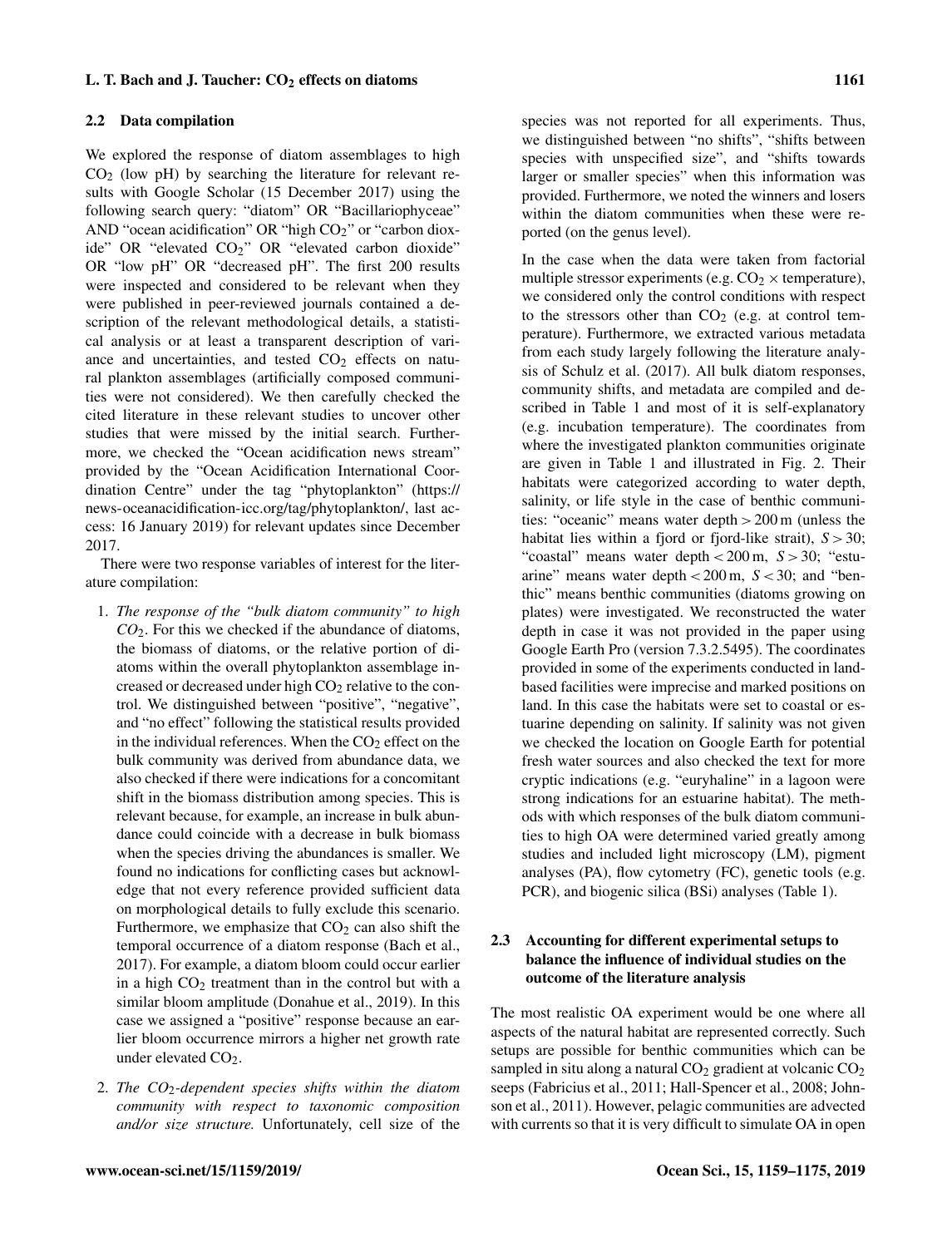| Losers                                                                    | pCO <sub>2</sub> Intra-taxon Winners |  | pCO <sub>2</sub> range CO <sub>2</sub> effect |  | Meth. | Manip.                                                                                                                                                                                                                                                                   | Incub. $V(L)$ Nutr. | DoE/no. Pre-filt. Setup | T Habitat | RDR<br>S | long | $\mathbb{R}$                           | Reference |
|---------------------------------------------------------------------------|--------------------------------------|--|-----------------------------------------------|--|-------|--------------------------------------------------------------------------------------------------------------------------------------------------------------------------------------------------------------------------------------------------------------------------|---------------------|-------------------------|-----------|----------|------|----------------------------------------|-----------|
|                                                                           |                                      |  |                                               |  |       |                                                                                                                                                                                                                                                                          |                     |                         |           |          |      | Bacillaria (Baci), or Navicula (Navi). |           |
|                                                                           |                                      |  |                                               |  |       | (Ps-n), Thalassionema (Thaln), Cylindrotheca (Cyli), Guinardia (Guin), Synedropsis (Syned), Dactyliosolen (Dact), Toxarium (Toxa), Leptocylindrus (Lept), Grammatophora (Gram),                                                                                          |                     |                         |           |          |      |                                        |           |
| Thalassiosira (Thals), Proboscia (Prob), Pseudo-nitzschia                 |                                      |  |                                               |  |       | (Chae II), small <i>Chaetoceros</i> (Chae III), <i>Neosyndra</i> (Neos), <i>Rhabdonema</i> (Rhab), <i>Eucampia</i> (Euca), <i>Cerataulina</i> (Cera),                                                                                                                    |                     |                         |           |          |      |                                        |           |
|                                                                           |                                      |  |                                               |  |       | no species shift detected (NA). Winners or losers of the diatomatic Chaesh, summunity comprise Chaestoceros (Chae), large Chaesh, large Chaesh, and                                                                                                                      |                     |                         |           |          |      |                                        |           |
|                                                                           |                                      |  |                                               |  |       | values when only two treatments were set up. CO <sub>2</sub> -induced shifts between diatom species can shift to larger species (large), shift to smaller species (small), unspecified shift (shift),                                                                    |                     |                         |           |          |      |                                        |           |
|                                                                           |                                      |  |                                               |  |       | CO <sub>2</sub> response was observed. Please note that this is based on visual inspection of the datasets and therefore involves subjectivity. Please also note that the range equals the treatment                                                                     |                     |                         |           |          |      |                                        |           |
|                                                                           |                                      |  |                                               |  |       | of the bulk diatom community to CO <sub>2</sub> : no effect $(\sim$ , positive (n), or not reported $(NA)$ . The pCO <sub>2</sub> response indicates appossimately in between which treatments a                                                                         |                     |                         |           |          |      |                                        |           |
|                                                                           |                                      |  |                                               |  |       | (PA), flow cytometry (FC), genetic tools (e.g. PCR), and biogenic stillight and the experiment with the experiment with the experiment with the anon-berous silven in brackets. The response                                                                             |                     |                         |           |          |      |                                        |           |
|                                                                           |                                      |  |                                               |  |       | and passing CO <sub>2</sub> gas through a diffusive silicone tubing (Diff.). Metal supplical methodology to investigate diatom communities: light microscopy (LM), pigment analyses                                                                                      |                     |                         |           |          |      |                                        |           |
|                                                                           |                                      |  |                                               |  |       | (Manip.) were done with CO <sub>2</sub> -saturated seawater (SWsat), acid additions (Acid), combined additions of acid and base (Comb.), CO <sub>2</sub> gas additions (Monb.), CO <sub>2</sub> gas additions (Acid), ecroper with CO <sub>2</sub> , (Acit), acrations ( |                     |                         |           |          |      |                                        |           |
|                                                                           |                                      |  |                                               |  |       | made in some but not all studies. The element indicates which nutrients were added. Asterisks indicate the presence of residual nutrients at the beginning of the study. Manipulations                                                                                   |                     |                         |           |          |      |                                        |           |
|                                                                           |                                      |  |                                               |  |       | can either be performed on deck (e.g. shipboards), in situ (e.g. in situ (e.g. in situ (e.g. in situ (e.g. in situ (e.g. in situ (e.g. in situ (e.g. in situ (e.g. in situ (e.g. in situ (e.g. in situ (e.g. in situ (e.g. in                                            |                     |                         |           |          |      |                                        |           |
| and CO <sub>2</sub> vent sites (seep; only benthos). Incubations (Incub.) |                                      |  |                                               |  |       | (batch), repeatedly diluted volumes (s.-cont.), flow-through setups (fl.-thr.; only benthos), chemostats (chem.; only pelagic),                                                                                                                                          |                     |                         |           |          |      |                                        |           |
|                                                                           |                                      |  |                                               |  |       | the mesh size when delected plankion community was pre-ellitered before including the means no pre-filtration treation treation is was pre-ellitered before including the means of pre-ellitered before including the means of                                           |                     |                         |           |          |      |                                        |           |
|                                                                           |                                      |  |                                               |  |       | (°C). Habitats were determined as described in securion assement with the number ("containment with the number ("containment with the number ("containment with the number ("containment with the number ("containment with th                                           |                     |                         |           |          |      |                                        |           |
|                                                                           |                                      |  |                                               |  |       | were collected. The RDR (relative degree of realism) is durated in the average solutions of the average salinity of is the average salinity of in the date and average salinity of included incubation temperature in degrees                                            |                     |                         |           |          |      |                                        |           |
|                                                                           |                                      |  |                                               |  |       | $\bf{r}$ and the sequence of the sequence of $\bf{r}$ and $\bf{r}$ and $\bf{r}$ and $\bf{r}$ and $\bf{r}$ and $\bf{r}$ and $\bf{r}$ and $\bf{r}$ and $\bf{r}$ and $\bf{r}$ and $\bf{r}$ and $\bf{r}$ and $\bf{r}$ and $\bf{r}$ and $\bf{r}$ a                            |                     |                         |           |          |      |                                        |           |

|               |                  | yn              |                               |                          |                                                                | Σ                        | Aer.                  |                           | none<br>N, P, Si                     | Гab                             | batch          |                        |                                                                                                                                                                                                                                                                                                                                    |                           |                 |                      | 29.8                                                     | 10.149                 | 54.329           | Rossoll et al. (2013)                        |
|---------------|------------------|-----------------|-------------------------------|--------------------------|----------------------------------------------------------------|--------------------------|-----------------------|---------------------------|--------------------------------------|---------------------------------|----------------|------------------------|------------------------------------------------------------------------------------------------------------------------------------------------------------------------------------------------------------------------------------------------------------------------------------------------------------------------------------|---------------------------|-----------------|----------------------|----------------------------------------------------------|------------------------|------------------|----------------------------------------------|
|               |                  | ΥN              |                               | $\lambda$                |                                                                | ž                        | Comb                  |                           | 6.65                                 | Гар                             | $\frac{1}{2}$  |                        |                                                                                                                                                                                                                                                                                                                                    | benthic                   | $\frac{21}{10}$ |                      |                                                          | 170.671                | $-45.639$        | Roleda et al. (2015)                         |
|               |                  | parge           | $0001 - 009$                  | ъ                        |                                                                | LM, PA                   | Aer.                  | control/N, P              |                                      | Deck                            | batch          | 200                    |                                                                                                                                                                                                                                                                                                                                    | coastal                   |                 |                      | α,                                                       | $-4.600$               | 36.540           | Reul et al. (2014)                           |
|               |                  | УN              | 820-1000                      | ά                        | (6) 370–1230<br>(2) 500, 1000<br>(2) 430, 1170<br>(5) 390–4000 | ≯                        | <b>SWsat</b>          |                           | none                                 | in situ<br>$000 + 5$            | batch          |                        |                                                                                                                                                                                                                                                                                                                                    | est.                      |                 | $\circ$              |                                                          | 23.258                 | 59.858           |                                              |
|               | Cera             | УN              | 160-830                       | ಕ                        | $(6) 160 - 830$                                                |                          | SWsat/Aer             |                           | 2400<br>$N, P, Si$                   | in situ                         | batch          |                        |                                                                                                                                                                                                                                                                                                                                    | coastal                   | $\Xi \Xi$ $\Xi$ | $\ddot{\phantom{a}}$ | 59.6                                                     | 128.500                | 34.600           | Park et al. $(2014)$<br>Paul et al. $(2015)$ |
|               |                  | ₹               |                               | $\wr$                    | $(3)$ 300-1200                                                 | LM, PA<br>LM, PA         | Acid                  |                           | 2.5<br>$\ast$ none                   | E                               | s.-cont        | 250                    |                                                                                                                                                                                                                                                                                                                                    | coastal                   |                 | $\tilde{\epsilon}$   | $\overline{s}$                                           | 147.339                | $-42.887$        | Nielsen et al. (2012)                        |
|               |                  |                 |                               | $\hat{\zeta}$            | (3) 500-1500                                                   | LM, PA                   | Acid                  |                           | 2.5<br>$_{\rm *}$ none               | Γą                              | s.-cont.       | 175                    |                                                                                                                                                                                                                                                                                                                                    | est.                      | $10.7\,$        | 5                    | $\overline{9}$                                           | 12.648                 |                  | Nielsen et al. (2010)                        |
|               |                  | V/N             |                               | $\bar{\zeta}$            | $(2)$ 360, 630                                                 | P                        | SWsat                 |                           | none                                 | Deck                            | batch          | 200                    | $\begin{array}{c}\n 13728 \\  201294 \\  212294 \\  21220 \\  21220 \\  21220 \\  21220 \\  21220 \\  21220 \\  21220 \\  21220 \\  21220 \\  21220 \\  21220 \\  21220 \\  21220 \\  21220 \\  21220 \\  21220 \\  21220 \\  21220 \\  21220 \\  21220 \\  21220 \\  21220 \\  21220 \\  21220 \\  21220 \\  21220 \\  21220 \\ $ | oceanic                   | $\overline{a}$  |                      | $\overline{61}$                                          | $-7.300$               | 43.667<br>56.057 | Maugendre et al. (2015)                      |
|               |                  |                 |                               |                          |                                                                |                          | Aer.                  |                           | $\ast$ none                          |                                 | s.-cont.       |                        |                                                                                                                                                                                                                                                                                                                                    | est.                      |                 |                      |                                                          |                        |                  |                                              |
|               | Суli             | shift           |                               | $\wr$                    | (2)400,1000                                                    | PA, LM                   |                       |                           | $\frac{20}{20}$                      | Гab                             |                | $_{\rm 80}^{\rm 8}$    |                                                                                                                                                                                                                                                                                                                                    |                           | $\frac{21}{21}$ | 5                    | $\frac{2.4}{2.4}$                                        | $-896.963$             | 29.272           | Mallozzi et al. (2019)                       |
|               | Суli             | shift           |                               | ₹                        | (2)400,1000                                                    | PA, LM                   | Aer.                  |                           | $_{\rm s}$ none                      | Гар                             | s.-cont.       |                        |                                                                                                                                                                                                                                                                                                                                    | cst.                      |                 |                      |                                                          | $-90.935$              | 29.241           | Mallozzi et al. (2019)                       |
| Euca          |                  | shift           |                               | $\, \overline{\,}$       | (2)400,900                                                     | ΣI                       | SW <sub>sat/Aer</sub> |                           | $\overline{8}$<br>N, P, Si           | in situ                         | batch          | $\overline{a}$         |                                                                                                                                                                                                                                                                                                                                    | coastal                   |                 |                      |                                                          | 128.500                | <b>34.600</b>    | Kim et al. (2010)                            |
| Xitz          | Skel<br>Skel     | shift           | $400 - 750$                   | XIA                      | $(3) 250 - 750$                                                | $\overline{N}$           | Aer.                  |                           | N, P                                 | in situ                         | batch          | $\mathbf{S}$           |                                                                                                                                                                                                                                                                                                                                    | coastal                   | $\overline{4}$  |                      |                                                          | 128.500                | 34.600           | Kim et al. (2006)                            |
|               | Cocc             |                 |                               |                          |                                                                |                          |                       |                           |                                      |                                 |                |                        |                                                                                                                                                                                                                                                                                                                                    |                           |                 |                      |                                                          |                        |                  |                                              |
| Rhab, Nitz    | Baci, Navi,      |                 |                               |                          |                                                                |                          |                       |                           |                                      |                                 |                |                        |                                                                                                                                                                                                                                                                                                                                    |                           |                 |                      |                                                          |                        |                  |                                              |
| Cycl, Neos,   | Ioxa, Gram,      | large           | 420-590                       | Δ                        | $(3)420 - 1600$                                                | PA, LM                   | Š                     |                           | none                                 | in situ                         | eep            |                        |                                                                                                                                                                                                                                                                                                                                    |                           | 23.5            | 38                   |                                                          | 14.950                 | 38.417           | ohnson et al. (2011)                         |
|               |                  | XIA             |                               | $\bar{\zeta}$            | (2)400, 1250                                                   | $\frac{1}{2}$            | Comb                  |                           | none                                 |                                 | fl.-thr.       |                        | $\frac{42}{21}$                                                                                                                                                                                                                                                                                                                    | <b>benthic</b><br>benthic | 11.6            |                      |                                                          | 170.671                | 45.639           | ames et al. $(2014)$                         |
|               |                  |                 |                               |                          |                                                                |                          |                       |                           |                                      |                                 |                |                        |                                                                                                                                                                                                                                                                                                                                    | oceanic                   |                 |                      |                                                          |                        |                  |                                              |
|               |                  | ₹               | 1040-1620                     | Ξ                        | $(6)$ 510-3300                                                 | LM, PA                   | Comb.                 |                           | $_{\rm s}$ none                      | Deck                            | batch          | $\frac{1000}{2000}$    |                                                                                                                                                                                                                                                                                                                                    |                           | 4.3             | 33                   |                                                          |                        | 71.406           | Iussherr et al. (2017)                       |
| Ps-n          | Frag             | shift           | 300-960                       | $\blacksquare$           | $(2)$ 300, 960                                                 | Σ                        | Aer.                  |                           | ${\bf N}, {\bf P}, {\bf S}$ is       | Deck                            | s.-cont        |                        |                                                                                                                                                                                                                                                                                                                                    | oceanic                   | 62              | 32                   |                                                          | $-68.601$<br>$-70.188$ | 63.964           | Hoppe et al. (2017a)                         |
|               |                  |                 |                               | ζ                        | $(2)$ 320, 990                                                 | PA, LM                   | Aer.                  |                           |                                      | Deck                            | s.-cont        | $\overline{0}$         |                                                                                                                                                                                                                                                                                                                                    | oceanic                   | 6.5             | 33                   | $\overline{6}$                                           |                        | 71.406           | Hoppe et al. (2017b)                         |
| $Ps-n$        | Syned            | shift           | $400 - 810$                   | УŅ                       | $(3)$ 200-810                                                  | ≿                        | Aer.                  |                           | $_{\rm *}$ none                      | Ēв                              | s.-cont        | 500                    |                                                                                                                                                                                                                                                                                                                                    | oceanic                   |                 | ξ                    | $\overline{6}$                                           | 0.000                  | $-66.833$        | Hoppe et al. (2013)                          |
|               |                  | XIA             | $009 - 005$                   |                          | $(2)$ 300, 600                                                 | k                        | Aer.                  |                           | N, P                                 | in situ<br>$\frac{11000}{2000}$ | batch          | $\overline{5}$         |                                                                                                                                                                                                                                                                                                                                    | coastal                   | $\overline{a}$  |                      | 1'66                                                     | 5.200                  | 00.300           | Jopkins et al. (2010)                        |
|               |                  | XIA             | 370-750                       |                          | $(2)$ 370, 750                                                 | LM, PA                   | Aer.                  |                           | P                                    | Deck                            | s.-cont        | $\overline{5}$         |                                                                                                                                                                                                                                                                                                                                    | oceanic                   | 10.4            |                      | 6.0                                                      |                        | 55.022           | Hare et al. (2007)                           |
| Суli          |                  | <b>Shift</b>    | 370-750                       | $\blacksquare$           | $(2)$ 370, 750                                                 | LM, PA                   | Aer.                  |                           |                                      | Deck                            | s.-cont        | $\overline{5}$         |                                                                                                                                                                                                                                                                                                                                    | coastal                   | 10.4            |                      | $\overline{0}$                                           | $-164.730$<br>08.730   | 56.515           | Hare et al. (2007)                           |
|               |                  |                 |                               |                          |                                                                |                          |                       | N, P, Si<br>Fe, N, P, Si  |                                      |                                 |                |                        |                                                                                                                                                                                                                                                                                                                                    |                           |                 |                      |                                                          |                        |                  |                                              |
|               |                  | УN              |                               | $\overline{\zeta}$       | $(3)400 - 1200$                                                | у                        | Aer.                  |                           | $\frac{4}{3}$                        | Deck                            | batch          | $\overline{0}$         |                                                                                                                                                                                                                                                                                                                                    | coastal                   |                 |                      |                                                          | 138.940                | 34.665           | Hama et al. (2016)                           |
|               |                  |                 |                               | $\lambda$                | $(3) 220 - 720$                                                | E                        | Comb                  |                           | $\frac{6}{2}$<br>none                | Deck                            | chem.          | $\overline{a}$         |                                                                                                                                                                                                                                                                                                                                    | est.                      |                 |                      | $\frac{125}{7.1}$                                        | $-71.405$              | 41.575           | $3$ rear et al. $(2017)$                     |
|               |                  | V/N             |                               | $\lambda$                | $6,420 - 1250$                                                 | ž                        | SWsat                 |                           | none                                 | in situ<br>45000                | batch          | 000S                   |                                                                                                                                                                                                                                                                                                                                    | coastal                   |                 | 38                   |                                                          | 8.726                  | 42.580           | $3a$ zeau et al. $(2017)$                    |
|               |                  | УN              | $0001 - 009$                  | ٣                        | $(6)$ 350 $-1250$                                              | ¥                        | SWsat                 |                           | none                                 | in situ<br>45000                | batch          | <b>5000</b>            |                                                                                                                                                                                                                                                                                                                                    | coastal                   |                 | 38                   | 125.8                                                    | 7.312                  | $43.697$         | Gazeau et al. $(2017)$                       |
|               | Chae             | large           |                               | $\overline{\mathcal{L}}$ | $(2)$ 380, 750                                                 | LM, PA                   | Aer.                  |                           | 51<br>none                           | Deck                            | s.-cont        | 200                    |                                                                                                                                                                                                                                                                                                                                    | oceanic                   |                 | 34                   | $\overline{a}$                                           | $-179.230$             | $-74.230$        | Feng et al. (2010)                           |
| č≫ii          | $P_{S-II}$       | parge           | 390-690                       | ᠊ᠣ                       | $(2)$ 390, 690                                                 | LM, PA                   | Aer.                  |                           | Х, Р                                 | Deck                            | s.-cont.       | 200                    |                                                                                                                                                                                                                                                                                                                                    | oceanic                   |                 | 3S                   | $\overline{\omega}$                                      | $-15.320$              | 57.580           | Feng et al. (2009)                           |
|               |                  | shift           | 350-1000                      | $\blacksquare$           | $(4) 180 - 1000$                                               | PA, PCR                  | Aer.                  |                           | $\mathbb{F}_{\mathrm{Fe}}$           | Deck                            | batch          | 161                    |                                                                                                                                                                                                                                                                                                                                    | oceanic                   | 5.4             |                      |                                                          | 144.000                | 41.500           | Endo et al. (2016)                           |
|               |                  |                 | 360-600                       | $\blacksquare$           | $(2)$ 360, 600                                                 | PA, PCR                  | Aer.                  |                           | $\ast$ none                          | Deck                            | batch          | $101$                  |                                                                                                                                                                                                                                                                                                                                    | oceanic                   | 8.2             | $\ddot{\phantom{0}}$ | $\begin{smallmatrix} 2.8 \\[-4pt] 2.8 \end{smallmatrix}$ | 177.000                | 53.083           | indo et al. (2015)                           |
|               |                  | XX              |                               | $\lambda$                | $4)$ 230-1120                                                  | F                        | Aer.                  |                           | $^{\circ}$ none                      | Deck                            | batch          | 197                    |                                                                                                                                                                                                                                                                                                                                    | oceanic                   |                 | 33                   | 2.8                                                      | 160.000                | 46.000           | 2013                                         |
|               |                  | УN              |                               | $\lambda$                | $(2)$ 380, 910                                                 | Ę                        | Comb.                 |                           | <b>X X X X</b><br>R R R S<br>R S S S | Deck                            | batch          | $007$                  |                                                                                                                                                                                                                                                                                                                                    | oceanic                   |                 | 96                   | $\overline{6}$                                           | $-27.250$              | 38.617           | iggers et al. (2014)                         |
| Chae I        | Thals, Chae II   | large           | 380-910                       | ъ                        | $(2)$ 380, 910                                                 | Σ                        | Comb.<br>Comb.        |                           |                                      | Deck                            | batch          | 007                    |                                                                                                                                                                                                                                                                                                                                    | coastal                   |                 | 36                   | $\overline{61}$                                          |                        | 38.650           | Eggers et al. (2014)                         |
| Thals         | Chae III         | large           | 380-910                       | ₩                        | $(2)$ 380, 910                                                 | $\overline{N}$           |                       |                           |                                      | Deck                            | batch          | 500                    |                                                                                                                                                                                                                                                                                                                                    | coastal                   |                 | 96                   | 61                                                       | $-27.067$<br>$-27.250$ | 38.633           | $3g$ gers et al. $(2014)$                    |
|               |                  | УN              | 350-630                       | Δ                        | $(2)$ 350, 630                                                 |                          | Diff.                 |                           | $\mathbb{H}^6$                       | Ēθ                              | batch          | 200                    |                                                                                                                                                                                                                                                                                                                                    | oceanic                   |                 | 34                   | 2.6                                                      | 171.540                | $-45.830$        | Donahue et al. (2019)                        |
|               |                  | УN              |                               | $\lambda$                | $(2)$ 350, 620                                                 | LM. RA<br>LM. R<br>LM. R | Diff.                 |                           | $\vec{F}$                            | Гар                             | batch          | 200                    |                                                                                                                                                                                                                                                                                                                                    | oceanic                   |                 | 34                   |                                                          | 171.130                | $-45.800$        | Donahue et al. (2019)                        |
|               |                  |                 |                               | $\lambda$                | $(2)$ 420, 710                                                 |                          | Comb.                 | N, P, Si, NH <sub>4</sub> |                                      | Deck                            | batch          | $\overline{a}$         | $\overline{a}$                                                                                                                                                                                                                                                                                                                     | est.                      | 23.5            |                      |                                                          | $-8.500$               | 37.017           | Jomingues et al. (2017)                      |
| Chae          | Frag             | [Puus]          | 1280-1850                     | $\equiv$                 | $(6)$ 80-2420                                                  | Σ                        | SWsat                 |                           | *Fe                                  | Гab                             |                | 500                    |                                                                                                                                                                                                                                                                                                                                    | coastal                   | $\overline{C}$  | Þε                   | 10.5                                                     | 77.967                 | 68.583           | Javidson et al. (2016)                       |
| Thals         | <b>Skel</b>      | shift           | 230-2200                      | $\overline{\phantom{a}}$ | 2) 230, 2200                                                   | K                        | Comb.                 | *N, P, Si, Fe, $(Zn)$     |                                      | Deck                            | batch<br>batch | 00                     | $\frac{2}{8/5}$                                                                                                                                                                                                                                                                                                                    | coastal                   |                 |                      | $\overline{5}$                                           | 83.000                 | 17.000           | Biswas et al. $(2017)$                       |
|               |                  | УN              | 020-1400                      | $\equiv$                 | $(4) 230 - 1860$                                               | ž                        | Comb.                 | none/N, P                 |                                      | Deck                            | batch          | 200                    | 5/2                                                                                                                                                                                                                                                                                                                                | est.                      | 29.5            |                      |                                                          | 81.100                 | 16.750           | Biswas et al. (2011)                         |
| Nitz          | Chae, Guin, Lept | large           | 380-1120                      | ₩                        | 7) 380-1120                                                    | LM, BSi                  | SWsat                 |                           | 0008<br>N, P, Si                     | in situ                         | batch          | 0005                   | 32/21                                                                                                                                                                                                                                                                                                                              | coastal                   | 18.5            |                      |                                                          | 15.369                 | 27.990           | Bach et al. (2019)                           |
|               | Cosc             | parge           | 380-760                       |                          | $(2)$ 380, 760                                                 | PA, LM                   | SWsat                 |                           | $_{\rm *}$ mone                      | in situ<br><b>0000S</b>         | batch          | $\overline{5}$         | 13/5                                                                                                                                                                                                                                                                                                                               |                           |                 | 29<br>37             | 76.2<br>59.6                                             | 11.479                 | 58.264           | Bach et al. (2017)                           |
|               |                  | effect          | response<br>$(\mathtt{turn})$ |                          | $(\mathrm{unpr})$                                              |                          |                       |                           |                                      |                                 |                | $\widehat{\mathbb{E}}$ |                                                                                                                                                                                                                                                                                                                                    | pdures 30                 | $\widehat{S}$   |                      |                                                          |                        |                  |                                              |
| <b>LOSCI3</b> | <b>WILLICIS</b>  | TITT SI-SEN OIT | pos<br>2                      | narra Zon                | poo <sub>2</sub> tange                                         |                          | Atmrt.                |                           |                                      | ilculo.                         | cut            | ic-lill                |                                                                                                                                                                                                                                                                                                                                    | mone                      |                 |                      |                                                          |                        |                  |                                              |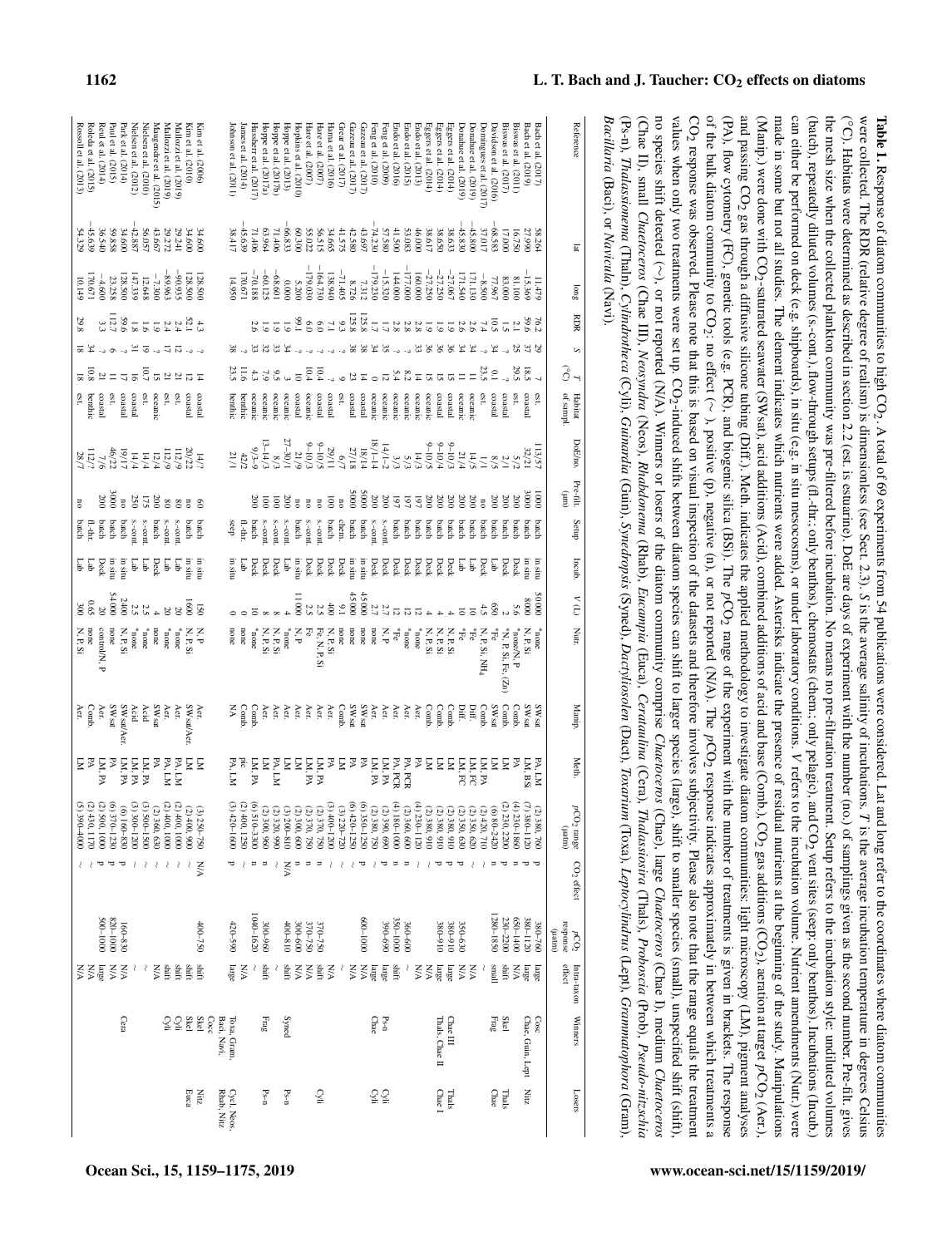waters. Thus, OA experiments where pelagic communities are exposed to increasing levels of  $CO<sub>2</sub>$  were so far always performed in closed containers even though it is well known that confinement causes experimental artefacts (Calvo-Díaz et al., 2011; Ferguson et al., 1984; Guangao, 1990; Menzel and Case, 1977). The degree by which confinement causes experimental artefacts will differ from study to study, depending on factors such as the incubation volume, the length of incubation, or the selective removal of certain size classes from the incubation (Carpenter, 1996; Duarte et al., 1997; Nogueira et al., 2014). In our literature synthesis we had to deal with a large variety of experimental setups and there are very likely differences in how well a given setup represents the natural environment. Therefore, we aimed to develop a metric that allows us to estimate "how well the natural system (which we are ultimately interested in) is represented by the experimental setup". This metric – termed the "relative degree of realism (RDR)" – was used to balance the influence of individual studies on the final outcomes of the literature analysis. Most certainly, we do not mean to devalue any studies but think that the highly different scales of experiments, ranging from  $0.8$  L lab incubations to  $75 \text{ m}^3$  in situ mesocosms, should not be ignored when evaluating the literature. In the following we will first derive the equation for the RDR and introduce the underlying assumptions. Afterwards we describe aspects that were considered while conceptualizing the RDR.

The incubation volume in the studies considered herein ranged from bottle experiments to in situ mesocosm studies with considerably larger incubation volumes. Smaller differences in incubation volumes (e.g. 0.5 vs. 2 L) were shown to have no, or a minor, influence on physiological rates (Fogg and Calvario-Martinez, 1989; Hammes et al., 2010; Nogueira et al., 2014; Robinson and Williams, 2005). However, they can influence food web composition (Calvo-Díaz et al., 2011; Spencer and Warren, 1996), e.g. by unrepresentatively including certain organism groups such as highly motile mesozooplankton. Larger differences in incubation volumes (e.g. 10 vs. 10 000 L) are considered to have a major influence on the enclosed communities, with the larger volume generally being more representative of natural processes (Carpenter, 1996; Duarte et al., 1997; Sarnelle, 1997). Therefore, our first assumption to conceptualize the RDR was that larger incubation volumes represent nature generally better than smaller ones.

Plankton communities were pre-filtered in many experiments to exclude larger and often patchily distributed organisms (e.g. copepods). This is a valid procedure to reduce noise and to increase the likelihood to detect  $CO<sub>2</sub>$  effects but it also influences the development of plankton communities since the selective removal of certain size classes can modify trophic cascades within the food web (Ferguson et al., 1984; Nogueira et al., 2014). For example, Nogueira et al. (2014) compared plankton successions of pre-filtered  $(100 \,\mu m)$  and unfiltered communities and found that the removal of larger

∗

They used 9 and 15

◦C as incubation temperature but neither were control treatments.

They used 9 and 15 $\degree$ C as incubation temperature but neither were control treatments

|                                   | Prob, Thaln, Guin,<br>Ps-n, Chae<br>Navi, Chae                                                                                                                                                                                                                                                                                                                                                                                                                                                                                                                                                                                                       |                                            |
|-----------------------------------|------------------------------------------------------------------------------------------------------------------------------------------------------------------------------------------------------------------------------------------------------------------------------------------------------------------------------------------------------------------------------------------------------------------------------------------------------------------------------------------------------------------------------------------------------------------------------------------------------------------------------------------------------|--------------------------------------------|
| Losers                            | $\begin{array}{c} \text{Lept} \\ \text{Navi II} \end{array}$<br>2555<br>2555                                                                                                                                                                                                                                                                                                                                                                                                                                                                                                                                                                         |                                            |
| Winners                           | Cosc, Ps-n<br>Guin<br>Navi 1<br>de<br>de<br>de                                                                                                                                                                                                                                                                                                                                                                                                                                                                                                                                                                                                       |                                            |
| Intra-taxon<br>effect             | large<br>Large<br>shift<br>E<br>E E E E E E<br>E<br>shift<br>large<br>shift<br>large<br>shift<br>shift<br>$\frac{4}{2}$<br>≸<br>$\lessapprox$<br>≸<br>≿<br>$\overline{\phantom{a}}$<br>$\overline{\phantom{a}}$                                                                                                                                                                                                                                                                                                                                                                                                                                      | ≶≨                                         |
| $p\text{CO}_2$ response<br>(µatm) | $165 - 1425$<br>$400 - 570$<br>330-1000<br>$400 - 1000$<br>$-1110$<br>$30 - 1030$<br>440-900<br>$100 - 400$<br>$100 - 400$<br>$420 - 910$<br>560-1140<br>150-280<br>0611-096<br>240-780<br>$100 - 400$<br>$+00 - 1000$<br>150-440                                                                                                                                                                                                                                                                                                                                                                                                                    |                                            |
| $CO2$ effect                      | ₹<br>N/A                                                                                                                                                                                                                                                                                                                                                                                                                                                                                                                                                                                                                                             |                                            |
|                                   |                                                                                                                                                                                                                                                                                                                                                                                                                                                                                                                                                                                                                                                      |                                            |
| pCO <sub>2</sub> range<br>(µatm)  | $(2)$ 400, 1000<br>(2)400,800<br>$(3)$ 350-1050<br>$(8)$ 185-1420<br>$(8)$ 310-3050<br>$(2)$ 300, 800<br>$(2)$ 240, 780<br>$(2)$ 440, 1040<br>$(3)$ 230-570<br>380,800<br>$(4)$ 440-3500<br>420, 910<br>$(4) 150 - 590$<br>$4(300 - 1190)$<br>(2)400,800<br>(2) 540, 1020<br>2) 330, 1000<br>$(2)$ 400, 1000<br>$(8)$ 350-1030<br>(2) 150, 750<br>$(3) 100 - 800$<br>$(3) 100 - 800$<br>$(3) 100 - 800$<br>$(4)$ 310-1140<br>4) $230 - 1110$<br>$(3) 100 - 800$                                                                                                                                                                                      | $(3) 100 - 800$<br>$(3) 100 - 800$         |
| Meth.                             | LM, PA<br>PA<br>PA, LM<br>PA, LM<br>FC<br>LM, FC<br>LM, PA<br>PA, LM<br>LM, PA<br>LM, PA<br>Σ<br>N.<br>ΞŠ<br>ΞŠ<br>N<br>Š<br>Σ<br>Σ                                                                                                                                                                                                                                                                                                                                                                                                                                                                                                                  | PA, LM<br>PA                               |
| Manip.                            | CO <sub>2</sub><br>CO <sub>2</sub><br>Aer.<br>SWsat<br>SWsat<br>SWsat<br>SWsat<br>Aer.<br>SWsat<br>SWsat<br>Aer.<br>Aer.<br>Aer.<br>ទីទីទី៖<br>Aer.<br>Aer.<br>Aer.<br>Aer.<br>Aer.                                                                                                                                                                                                                                                                                                                                                                                                                                                                  | Aer.                                       |
| Nutr.                             | N/urea, P, Si<br>N, P, Si<br>N, P, Si, Fe<br>N, P, Si, Fe<br>N, P, Si, Fe<br>N, P, Si, Fe<br>*none<br>$\begin{array}{l} \mathtt{N}, \mathtt{P} \\ \mathtt{N}, \mathtt{P}, \mathtt{Si} \\ \mathtt{N}, \mathtt{P} \\ \mathtt{N}, \mathtt{P} \end{array}$<br>control<br>*none<br>$*_{\text{none}}$<br>$*_{\text{none}}$<br>'none<br>'none<br>'none<br>none<br>none<br>none<br>none<br>none<br>$F^e$ if $F^e$                                                                                                                                                                                                                                            | none<br>none                               |
| ΙÓΛ                               | $_{0.8}$<br>11000<br>$\approx$<br>ನೆ ನಿ<br>27000<br>75000<br>1400<br>1400<br>35000<br>45000                                                                                                                                                                                                                                                                                                                                                                                                                                                                                                                                                          |                                            |
| Incub.                            | in situ<br>in situ<br>in situ<br>in situ                                                                                                                                                                                                                                                                                                                                                                                                                                                                                                                                                                                                             | Jeck<br>Þeck                               |
|                                   | in situ<br>Deck<br>Deck<br>Deck<br>Þeck<br>deck<br><b>Deck</b><br>Deck<br>Jeck<br>$\mathbf{a}$<br>da<br>Lab<br>$\frac{ab}{2}$<br>Jeck<br>Jeck<br>Jeck<br>Jeck<br>a <sub>b</sub><br>$\frac{1}{2}$<br>đe<br>Lat<br>de<br>Lab<br>de.<br>da<br>La                                                                                                                                                                                                                                                                                                                                                                                                        |                                            |
| Setup                             | s.-cont<br>s.-cont<br>s.-cont<br>$-$ cont<br>s.-cont<br>s.-cont<br>$-$ cont<br>$s.-con$<br>s.-cont<br>s.-com<br>fl.-thr.<br>chem.<br>batch<br>batch<br>batch<br>batch<br>batch<br><b>batch</b><br><b>batch</b><br>batch<br>batch<br>batch<br>batch<br>patch<br>patch<br>patch                                                                                                                                                                                                                                                                                                                                                                        | s.-cont<br>s.-cont                         |
| Pre-filt.<br>(∭                   | $\overline{\phantom{a}}$<br>$\overline{\phantom{a}}$<br>3000<br>200<br>$\overline{\phantom{a}}$<br>$\frac{1}{2}$<br>8000<br>250<br>$\frac{1}{2}$<br>$\frac{1}{2}$<br>243<br>$\frac{1}{2}$<br>å<br>8000<br>$\frac{1}{2}$<br>200<br>200<br>50<br>197                                                                                                                                                                                                                                                                                                                                                                                                   | $\overline{\phantom{a}}$<br>$\frac{1}{2}$  |
| DoE/no.                           | 60/35<br>$25/18 - 2$<br>38/35<br>22/5<br>14/2<br>$30/26 - 3$<br>4/26<br>$8 - 17/6$<br>$10 - 18$<br>$10 - 18/$<br>$10 - 18/7$<br>$\frac{4}{9}$ $\frac{5}{1}$ $\frac{5}{1}$<br>14 /:<br>14 /:<br>$\geq$<br>Т4<br>$\overline{a}$                                                                                                                                                                                                                                                                                                                                                                                                                        | $\frac{16}{16}$<br>20/20                   |
| of sampl<br>Habitat               | oceanic<br>$\begin{array}{l} \text{costal} \\ \text{costal} \\ \text{costal} \\ \text{costal} \\ \text{VCA} \\ \text{N/A} \\ \text{N/A} \\ \text{N/A} \\ \text{VCA} \\ \text{in} \\ \text{benthic} \\ \text{benthic} \end{array}$<br>oceanic<br>oceanic<br>coastal<br>coastal<br>coastal<br>coastal<br>coastal<br>coastal<br>coastal<br>coastal<br>coasta<br>coasta<br>coasta<br>coasta<br>est.                                                                                                                                                                                                                                                      | coasta<br>coastal                          |
| $\rm ^{\circ}C$                   | 13.5<br>$\tilde{5}$<br>$24 - 22$<br>24–2:<br>24                                                                                                                                                                                                                                                                                                                                                                                                                                                                                                                                                                                                      | $\frac{5}{2}$<br>$-0.5$                    |
|                                   | X X<br>ສ ສ ສ ສ ສ<br>ਨ਼<br>ಜ್ಞ-<br>S                                                                                                                                                                                                                                                                                                                                                                                                                                                                                                                                                                                                                  |                                            |
| RDR                               | 49.8<br>$\frac{12.1}{97.6}$<br>133.7<br>125.8<br>$-26.1$<br>$\overline{5}$<br><b>Si</b>                                                                                                                                                                                                                                                                                                                                                                                                                                                                                                                                                              |                                            |
| $\log$                            | 5.205<br>5.320<br>10.149<br>2.800<br>2.807<br>2.217<br>1.893<br>170.810<br>$-118.215$<br>$-15.365$<br>53.367<br>ź<br>151.917<br>$-177.010$<br>174.020<br>43.801<br>10.149<br>$-81.017$<br>ž<br>10.025<br>11.933<br>148.250<br>$-64.073$<br>43.801<br>43.801                                                                                                                                                                                                                                                                                                                                                                                          | $-64.07$<br>$-64.07$                       |
| Ħ                                 | 41.667<br>50.267<br>50.265<br>50.390<br>54.329<br>ź<br>$\begin{array}{r} -53.013 \\ -23.450 \\ 78.917 \\ 49.500 \\ 53.390 \end{array}$<br>49.020<br>$-44.79$<br>$-44.780$<br>15.453<br>15.453<br>15.453<br>54.329<br>$-45.752$<br>33.750<br>33.7928<br>50.217<br>60.600<br>≨ ≨<br>41.667                                                                                                                                                                                                                                                                                                                                                             | $-44.780$                                  |
| Reference                         | Yoshimura et al. (2010)<br>Yoshimura et al. (2013)<br>Yoshimura et al. (2013)<br>Trimborn et al. (2017)<br>Sommer et al. (2015)<br>Thoisen et al. $(2015)$<br>laucher et al. (2018)<br>Segovia et al. (2017<br>Schulz et al. (2017)<br>Tatters et al. (2013)<br>latters et al. (2018)<br>Tortell et al. (2008)<br>Tortell et al. (2008)<br>Tortell et al. (2008)<br>Schulz et al. (2013)<br>Tortell et al. (2002)<br>Schulz et al. (2008<br>Young et al. (2015)<br>shaik et al. $(2017)$<br>Shaik et al. (2017)<br>Shaik et al. (2017)<br>Wolf et al. (2018)<br>Sala et al. (2015)<br>Witt et al. (2011)<br>Sala et al. (2015)<br>Sett et al. (2018) | Young et al. (2015)<br>Young et al. (2015) |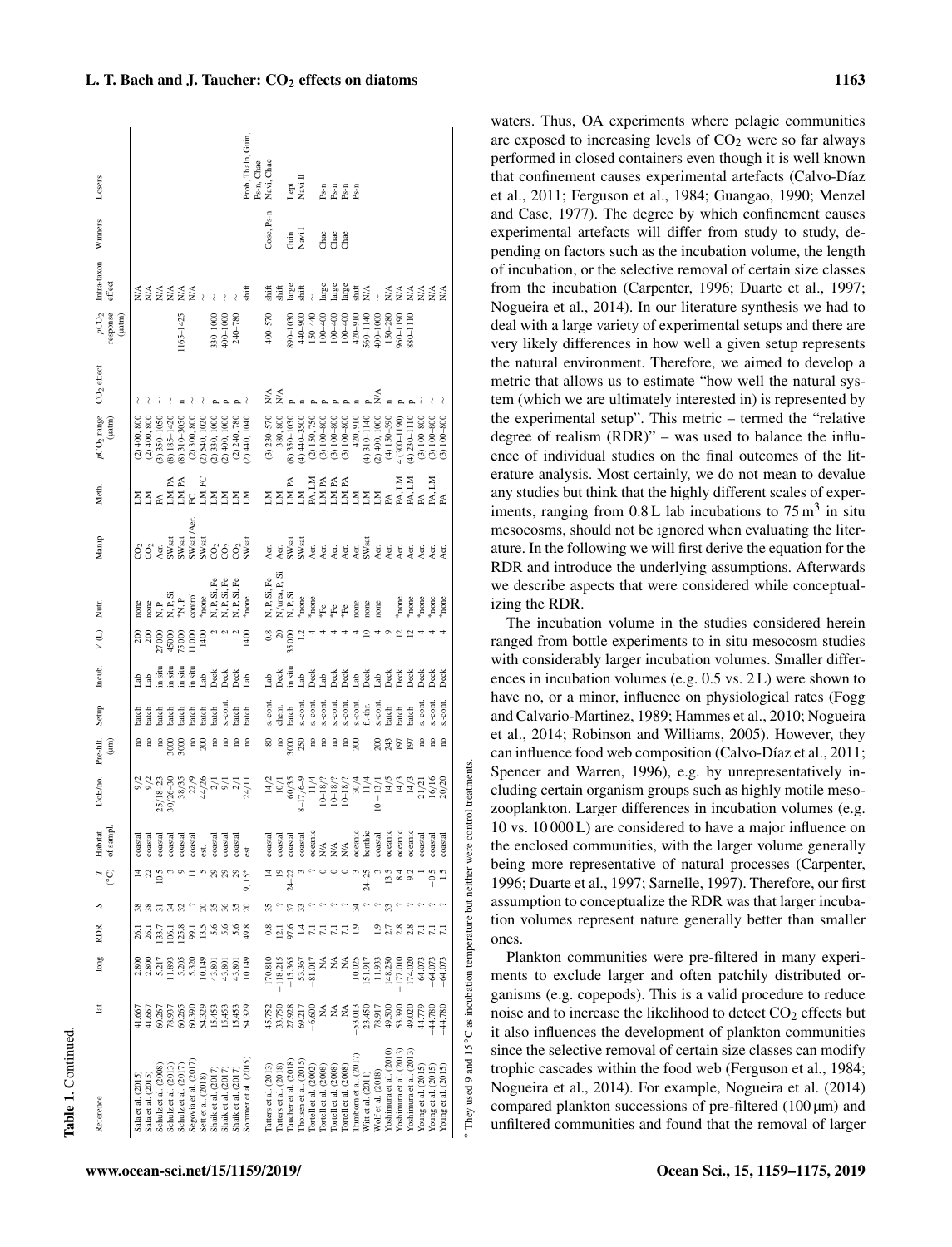grazers and diatoms gave room for green algae and picophytoplankton to grow. Such manipulations make the experiment less representative for a natural food web, which brought us to the second assumption for the RDR: the smaller the mesh size during the pre-filtration treatment, the less complete and thus the less realistic is the pelagic food web.

To parameterize the two abovementioned assumptions, we first converted the volume information provided in each experiment into a volume-to-surface ratio  $(V/S)$ . The underlying thought is that  $V$  increases with the third power to the surface area of the incubator and is indicative of the relation of open space to hard surfaces. Therefore, we first converted  $V$  into a radius  $(r)$  assuming spherical shape:

$$
r = \sqrt[3]{\frac{3 V}{4 \pi}}.\tag{1}
$$

The surface  $(S)$  of the spherical volume was calculated as

$$
S = 4\pi r^2. \tag{2}
$$

The assumption of spherical shape was necessary because it allowed us to calculate  $V/S$  from only knowing V, which is usually the only parameter provided with respect to container characteristics. We are aware that this is a simplification because the majority of containers used in experiments will likely have had cylindrical shape. However, the conversion from volume to surface assuming cylindrical shape would have required knowledge of two dimensions (radius and height of the cylinder). Although shape can influence processes within the container (Pan et al., 2015), it is a less important factor to consider in our study because sensitivity calculations assuming reasonable cylinder dimensions showed that the  $V/S$  differences due to container shape will be small compared to the  $V/S$  differences due to the range of container volumes compared here.

The influence of pre-filtration treatments on the investigated plankton community is implemented by multiplying the  $V/S$  with the cube root of the applied mesh size ( $d_{\text{mesh}}$  in microns,µm) so that the RDR is defined as

$$
RDR = \frac{V}{S} \sqrt[3]{d_{\text{mesh}}}.
$$
\n(3)

Thus, as for  $V/S$ , the influence of  $d_{\text{mesh}}$  on RDR does not increase linearly but becomes less influential with increasing dmesh. The rationale for the non-linear increase is that incubations will still have an increasing bias even if they do not have any pre-filtration treatment due to generally increasing organism motility with size. For example, when collecting a plankton community with a Niskin bottle, more motile organisms can escape from the approaching sampler so that the food web composure is still affected even without subsequent pre-filtration. For this reason, we also capped the maximum  $d_{\text{mesh}}$  to 10 000 µm when there was no pre-filtration treatment applied since none of the studies included significantly larger organisms. The rationale for calculating the



Figure 1. RDR as a function of incubation volume and size of the mesh that was used while filling the incubation volumes  $(d_{\text{mesh}})$ . The black and white boxes illustrate approximate ranges of the three main types of containers used in experiments. Please note that the general definition for mesocosms are volumes  $\geq 1000$  L (Guangao, 1990) but since most authors also use this term for open batch incubations with volumes between 150–1000 L we also stick to this term for the intermediate class.

cube root of  $d_{\text{mesh}}$  was that in this case the influence of  $V/S$ and  $d_{\text{mesh}}$  on RDR becomes roughly similar. Figure 1 illustrates the change of RDR as a function of  $V$  and  $d$ <sub>mesh</sub>. High RDRs are calculated for large-scale in situ mesocosm studies (∼ 50–190), while bottle experiments yield RDRs between  $\sim$  1 and 12.

The key pre-requisite for an experimental parameter to be included in the RDR equation (Eq. 3) was that it is reported in all studies. Many parameters that we would have liked to use for the RDR are either insufficiently reported (e.g. the light environment) or not provided quantitatively at all (e.g. turbulence). We therefore had to work with very basic properties related to the experimental setup rather than to the experimental conditions.

A particularly critical aspect of the RDR we had to deal with was the duration of the experiments (Time). Time is reliably reported in all studies and therefore principally suitable for the RDR. Our first thoughts were that a realistic community experiment should be long enough to cover relevant ecological processes such as competitive exclusion and therefore also parameterized Time in the first versions of the RDR equation. However, we decided to not account for it in the final version because the factors that define the optimal duration of an experiment are poorly constrained. For example, a 1 d experiment in a 10 L container could indeed miss important  $CO<sub>2</sub>$  effects caused by food web interactions. On the other hand, a 30 d experiment in the same container could reveal such indirect effects but at the same time be associated with profound bottle effects and make the study unrepresen-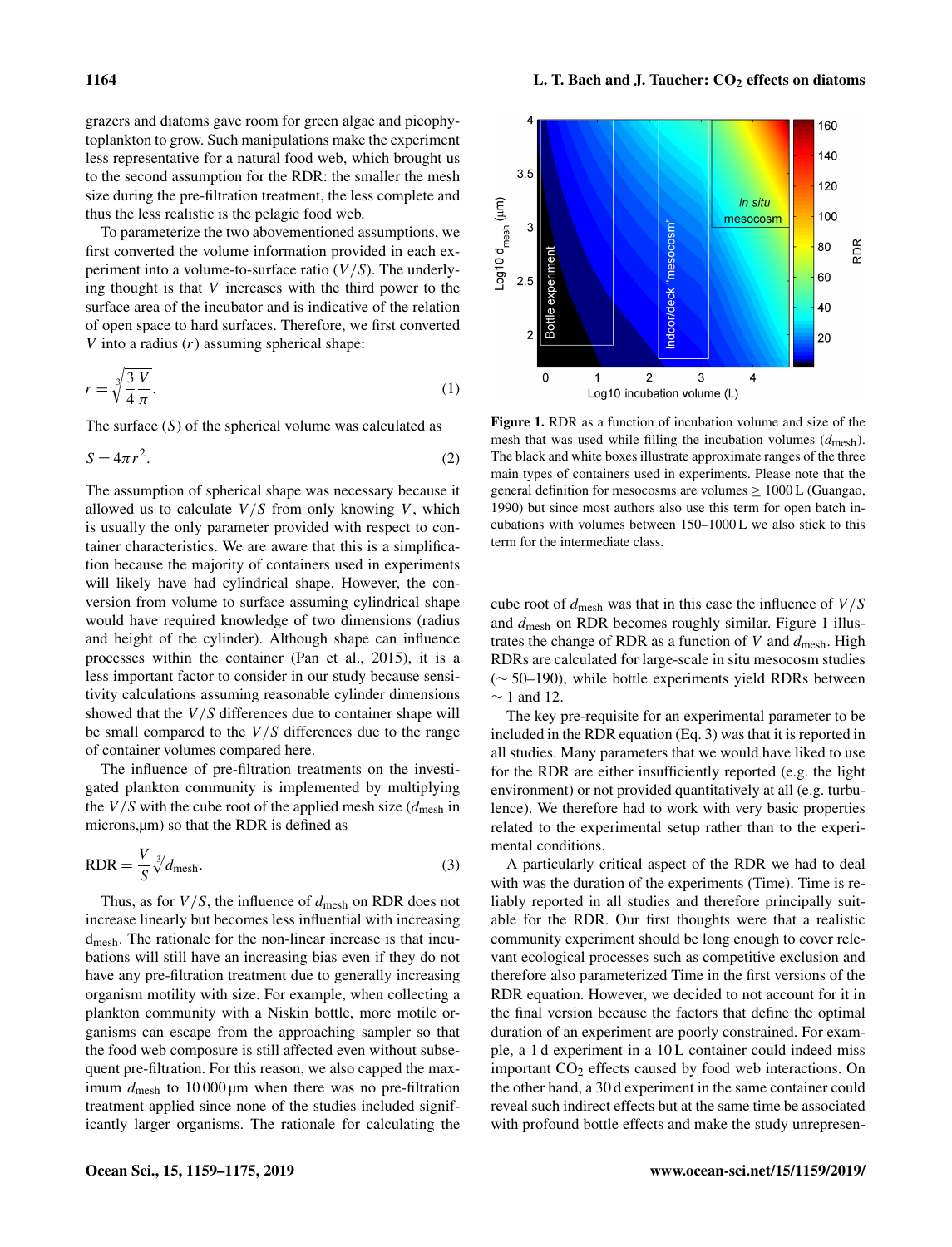

Figure 2. Distribution of experiments with associated OA response of the bulk diatom communities as listed in Table 1. Blue circles indicate positive response; red triangles indicate a negative response; grey squares indicate no response; orange diamonds indicate a response with unknown direction of change. Locations were slightly modified in case of geospatial overlap to ensure visibility. Please note that the three blue points in the Ross Sea at about −68, −165 are approximate locations because the reference did not provide coordinates.

tative for simulated natural habitat. Thus, too long and too short times are both problematic and the optimum is hard to find. One such attempt to find the optimum Time was made by Duarte et al. (1997), who analysed the plankton ecology literature between 1990 and 1995. By correlating the experimental duration with the incubation volume of published experiments they provided an optimal length for any given volume. However, as noted by Duarte et al. (1997), their correlation is based on publication success and therefore rather reflects common practice in plankton ecology experiments and not necessarily a mechanistic understanding of bottle effects. Thus, as there is no solid ground for a parameterization of Time we ultimately decided to not consider it for the RDR.

Finally, we want to point out (and explicitly acknowledge) that the RDR approach to balance the influence of studies on the final outcome of the literature analysis is of course not the one perfect solution and most likely incomplete (see above). However, balancing a literature analysis with the RDR score may still be an improvement relative to the other case where each experiment is treated exactly equally despite huge differences in the experimental setup. Nevertheless, to account for both views (i.e. the RDR is useless vs. the RDR is useful) we will present the outcome of our literature analysis in two different ways throughout the paper: (1) by simply counting the number of outcomes  $(N)$  and adding them to yield a cumulative  $\sum N$  score (N-based approach; left columns in Figs. 3 and 4) or (2) by adding the RDR score of the experiments with a certain outcome to yield a cumulative  $\Sigma$ RDR score (RDR-based approach; right columns in Figs. 3 and 4).

#### 3 Results

We found 54 relevant publications on  $CO<sub>2</sub>$  experiments with natural diatom assemblages. Some publications included more than one experiment so that 69 experiments are considered hereafter (Table 1). Most were done with plankton communities from coastal  $(46\%)$  and oceanic  $(28\%)$  environments. Estuarine and benthic communities were investigated in 16 % and 6 % of the studies, respectively. And 4 % of the studies did not provide coordinates where the samples were taken although the region was reported (Table 1; Fig. 2).

Among the 69 experiments, 23 (33 %,  $\nabla RDR = 595$ ) revealed a positive influence of  $CO<sub>2</sub>$  on the "bulk diatom community" (see Sect. 2.2), while 13 (19%,  $\Sigma RDR = 266$ ) revealed a negative one; 5 experiments (7%,  $\sum RDR = 21$ ) found a  $CO<sub>2</sub>$  effect but did not specify whether it is a positive or negative one; and 28 experiments (41 %,  $\Sigma RDR = 728$ ) found no effect (Fig. 3a).

We also checked if the  $pCO<sub>2</sub>$  range tested in the experiments had an influence on whether the bulk diatom community responded to changing carbonate chemistry. This was done because we expected the likelihood to find an OA response to be higher when the  $pCO<sub>2</sub>$  difference between treatments and controls is larger. Thus, we calculated the investigated  $pCO_2$  range (highest  $pCO_2$  – lowest  $pCO<sub>2</sub>$ ) for each experiment and categorized the range into "small" ( $\leq 300 \mu$ atm), "medium (300–600  $\mu$ atm), and "large" ( $\geq 600$  µatm). Among the 41 experiments that found a CO<sup>2</sup> effect on the bulk diatom community (positive, negative, and unreported direction of change), 4 (10 %,  $\Sigma RDR =$ 106) found it within the low range, 12 (29%,  $\Sigma RDR =$ 123) in the medium range, and 25 experiments (61 %,  $\sum RDR = 653$  in the high range. Among the 28 experiments that found no  $CO<sub>2</sub>$  on the bulk diatom community, 3  $(11\%, \Sigma RDR = 12)$  tested within the low range, 8 (29%,  $\Sigma RDR = 230$ ) within the medium range, and 17 experiments (61 %,  $\Sigma$ RDR = 487) within the high range. According to this analysis, the likelihood of detecting a  $CO<sub>2</sub>$  effect on the bulk diatom community does not depend on the investigated  $pCO<sub>2</sub>$  range.

CO2-dependent shifts in diatom species composition were investigated with light microscopy except for Endo et al. (2015), who used molecular tools. Species shifts were investigated in a subset of 40 of the 69 experiments (Fig. 3b). Within this subset of 40 studies, 12 (30%,  $\Sigma$ RDR = 265) found a shift towards larger diatom species under high  $CO<sub>2</sub>$ , 1 (2.5%,  $\sum RDR = 10$ ) found a shift towards smaller diatom species, and 13 (32.5 %,  $\Sigma RDR = 67$ ) found no CO<sub>2</sub> effect on diatom community composition. Fourteen studies  $(35\%, \Sigma$ RDR = 141) reported a CO<sub>2</sub>-dependent shift but did not further specify any changes in the size-class distribution (Fig. 3c).

We also tested if the bulk diatom response to OA in coastal, estuarine, and benthic environments was different from the bulk response in oceanic environments. The ra-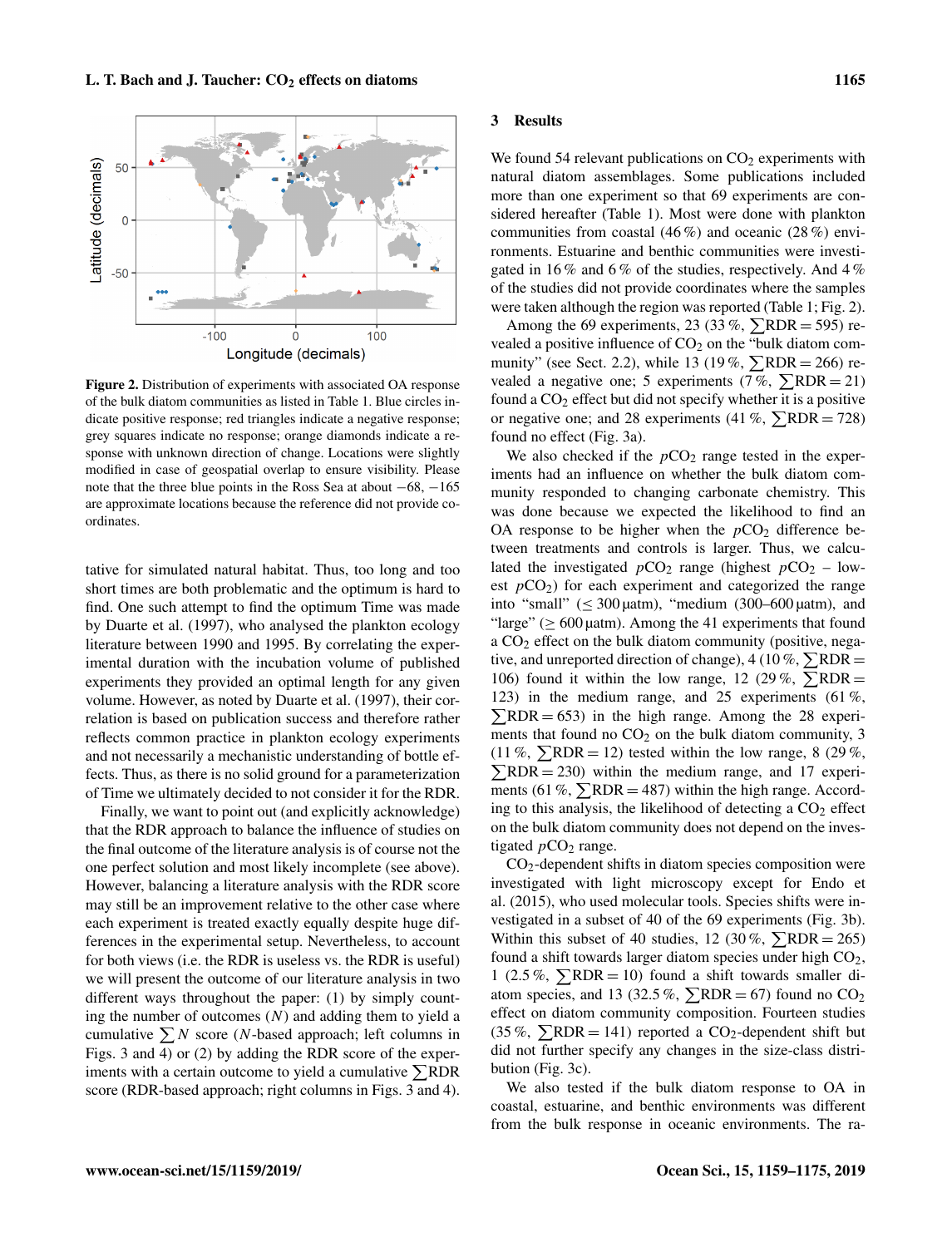

Figure 3. Summary of the literature analysis. (a) Response of the bulk diatom community to ocean acidification. (b) Shifts among different diatom species due to ocean acidification. "Shift to large" and "shift to small" indicate that the diatom community shifted towards the dominance of larger or smaller species, respectively. (c) Same data as in (b) but excluding studies where species shifts within the diatom community were not reported. This reduced the dataset from 69 to 40 studies. The left column is based on the number of studies. For example, the bulk diatom community was positively affected by OA in 23 out of 69 studies, which is 33 %. The right column is based on the RDR values. For example, the  $\Sigma$ RDR value of all studies where the diatom community was positively affected by OA was 595, which is 37% of the total  $\Sigma$ RDR. Please keep in mind that the RDR-based approach excludes benthic studies, whereas the N-based approach includes them.

tionale for this comparison was that carbonate chemistry conditions in oceanic environments may generally be more stable than in the often more productive coastal, estuarine, and benthic environments (Duarte et al., 2013; Hofmann et al., 2011). Therefore, diatoms from oceanic environments may be more sensitive to OA (Duarte et al., 2013). We found 47 experiments with coastal  $+$  estuarine  $+$  benthic diatom communities. Within this subset, 15 experiments (32 %,  $\sum$ RDR = 557) revealed a positive influence of CO<sub>2</sub> on the "bulk diatom community" while 6 (13%,  $\Sigma RDR = 244$ ) revealed a negative one. Four experiments (9%,  $\Sigma RDR =$ 19) found a  $CO<sub>2</sub>$  effect but did not specify whether it is a positive or negative one. Twenty-two experiments (47 %,  $\sum RDR = 715$ ) found no effect (Fig. 4a). In contrast, we



Figure 4. Comparison of the diatom bulk response to OA in different environments. (a) Coastal  $+$  estuarine  $+$  benthic environments with 47 experiments. (b) Oceanic environments with 19 experiments. The left column is based on the number of studies. For example, the bulk diatom community was positively affected by OA in 5 out of 19 studies in oceanic environments, which is 26 %. The right column is based on the RDR values. For example, the  $\nabla RDR$ value of all studies where the oceanic diatom community was positively affected by OA was 17, which is 32% of the total  $\Sigma$ RDR. Please keep in mind that the RDR-based approach excludes benthic studies, whereas the N-based approach includes them.

found 19 experiments with oceanic communities. Within this subset, 5 experiments (26%,  $\Sigma RDR = 17$ ) revealed a positive influence of  $CO<sub>2</sub>$  on the "bulk diatom community" while 7 (37 %,  $\sum$ RDR = 21) revealed a negative one. One experiment (5 %,  $\Sigma RDR = 2$ ) found a CO<sub>2</sub> effect but did not specify whether it is a positive or negative one. Six experiments  $(32\%, \Sigma)$ RDR = 13) found no effect (Fig. 4b). Overall, we found a bulk diatom response to OA (positive, negative, and unreported direction of change) in 53 % of the experiments in coastal  $+$  estuarine  $+$  benthic environments as opposed to 68 % in oceanic environments. Thus, an OA response to the bulk diatom community was more frequently observed in oceanic environments, which was mostly due to the higher frequency of negative OA responses (Fig. 4).

## 4 Discussion

Numerous physiological studies have shown that diatom growth and metabolic rates can be affected by seawater  $CO<sub>2</sub>$ concentrations and that these responses vary widely among different species (Gao and Campbell, 2014). Such interspecific differences in  $pCO<sub>2</sub>$  sensitivity are an important feature as this could alter the composition of diatom assemblages in a changing ocean. In this regard, it is interesting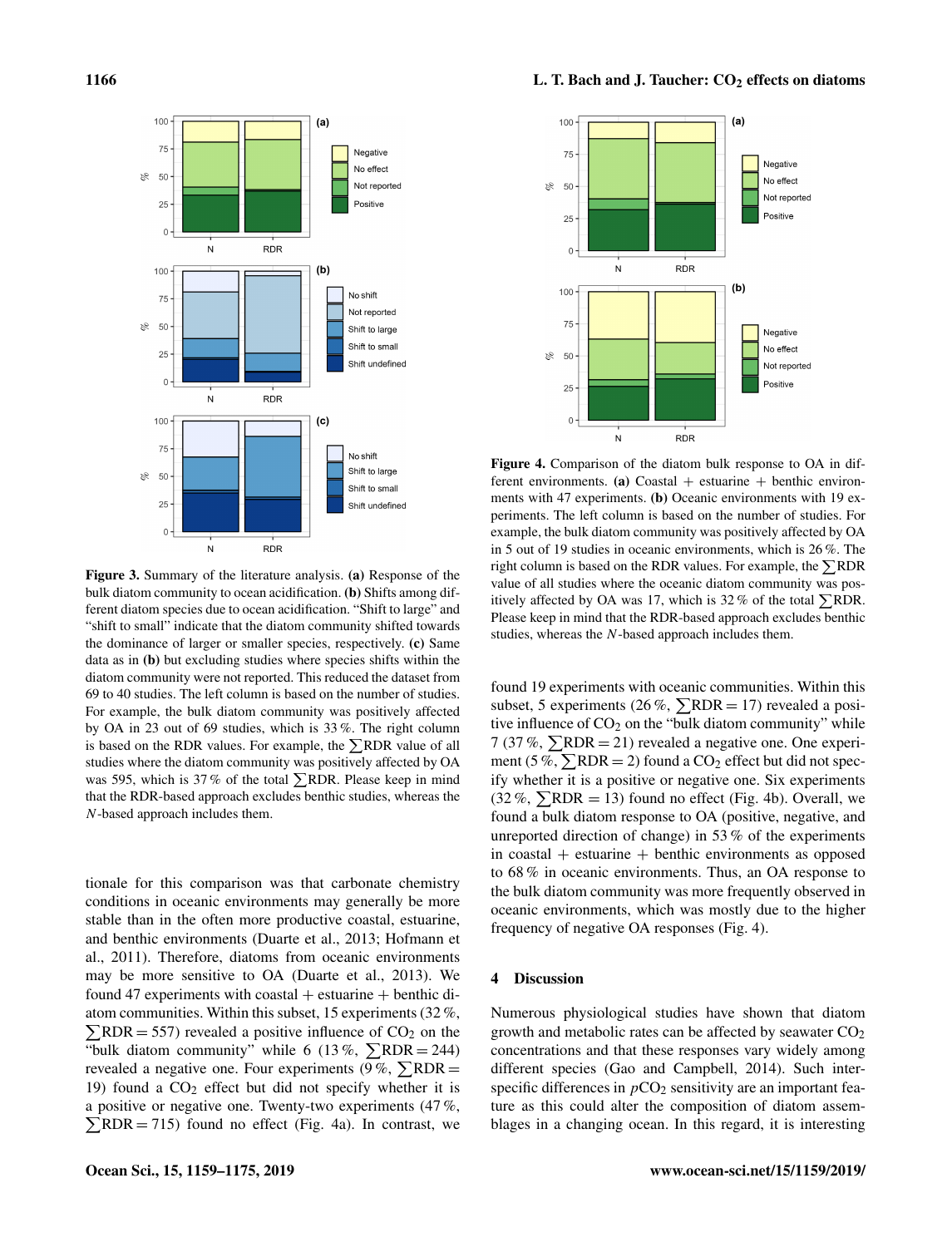to note that paleolimnologists have long been using diatom species composition as palaeo-proxy to reconstruct lake pH (Battarbee et al., 2010). Hence, there is ample evidence that high  $CO<sub>2</sub>$  conditions have the potential to change the diatom species composition.

Indeed, our analysis revealed that  $CO<sub>2</sub>$ -induced changes in diatom community composition occurred in 27 out of 40 (i.e. 68 %) of community-level experiments which investigated species composition (Fig. 3c). This is certainly a conservative outcome because many studies have only looked at dominant species. In fact, one of the few experiments that investigated the diatom assemblage with higher taxonomical resolution found  $CO<sub>2</sub>$  effects also on sub-dominant species (Sommer et al., 2015), which may have been overlooked in many other experiments.

The comparison of OA effects in different environments revealed that bulk diatom communities responded more frequently to OA in oceanic than in coastal  $+$  estuarine  $+$  benthic environments. Especially negative effects of OA were more frequent in oceanic environments (Fig. 4). This result is not particularly surprising since communities found near coasts may be adapted to larger carbonate chemistry variability (Duarte et al., 2013) and therefore be better suited to deal with OA. It should be kept in mind, however, that this comparison is based on only 19 oceanic experiments in contrast to 47 coastal  $+$  estuarine  $+$  benthic experiments. Furthermore, our habitat characterization depends on certain criteria (mainly water depth and salinity; see Sect. 2.2) and these may be insufficient for our habitat comparison. For example, plankton communities from near oceanic islands such as the Azores were labelled as "coastal" although they may have been moving within oceanic currents and just happened to be close to shore when they were collected. Accordingly, this type of habitat comparison would be more robust if the community had been characterized based on the prevailing carbonate chemistry they are usually exposed to. Unfortunately, information on the background carbonate chemistry is hardly ever provided.

## 4.1  $CO<sub>2</sub>$  effects on diatom assemblages originating from (direct) physiological responses to high  $CO<sub>2</sub>$

Most studies that found effects of  $pCO<sub>2</sub>$  on diatom communities related these changes to  $CO<sub>2</sub>$  fertilization of photosynthesis. Concentrations of  $CO<sub>2</sub>$  in the surface ocean are relatively low compared to other forms of inorganic carbon, especially bicarbonate ion  $(HCO<sub>3</sub><sup>-</sup>)$  (Zeebe and Wolf-Gladrow, 2001). However, RuBisCO, the primary carboxylating enzyme used in photosynthesis, is restricted to  $CO<sub>2</sub>$  for carbon fixation and has a relatively low affinity for  $CO<sub>2</sub>$  compared to O<sup>2</sup> (Falkowski and Raven, 2007). Therefore, diatoms (like many other phytoplankton species) operate a carbon concentrating mechanism (CCM) to enhance their  $CO<sub>2</sub>$  concentration at the site of fixation relative to external concentrations (e.g. by converting  $HCO_3^-$  to  $CO_2$ ) and thereby establish

higher rates of carbon fixation than what would be possible when only depending on diffusive  $CO<sub>2</sub>$  uptake (Giordano et al., 2005). It is well known that the proportion of  $CO<sub>2</sub>$  uptake vs. HCO<sub>3</sub> uptake for photosynthesis varies largely among diatoms (Burkhardt et al., 2001; Rost et al., 2003; Trimborn et al., 2008) and is theoretically also a function of cell size (Flynn et al., 2012; Wolf-Gladrow and Riebesell, 1997). Accordingly, increasing seawater  $pCO<sub>2</sub>$  may increase the proportion of diffusive carbon uptake and/or lower the energy and resource requirements for CCM operation (Raven et al., 2011). From a physiological point of view, these mechanisms could allow for increased rates of photosynthesis and cell division.

So how do these theoretical considerations align with (a) the variable and species-specific physiological responses of diatoms to increasing  $CO<sub>2</sub>$  (Dutkiewicz et al., 2015) and (b) the results from community-level experiments compiled in this study? Regarding the variability of physiological responses, progress has recently been made by Wu et al. (2014), who experimentally demonstrated a positive relationship between cell volume and the magnitude of the  $CO<sub>2</sub>$  fertilization effect on diatom growth rates. Their findings agree well with theoretical considerations, which predict that high  $CO<sub>2</sub>$  is particularly beneficial for carbon acquisition by larger species as they are more restricted by diffusion gradients due to lower surface-to-volume ratios than smaller cells (Flynn et al., 2012; Wolf-Gladrow and Riebesell, 1997). The outcome of our literature analysis supports this allometric concept (Fig. 3, Table 2). Twelve out of 13 experiments in which cell size was taken into account found a shift towards larger species. This is reflected in the  $\sum RDR$  score of 265 which is  $\sim$  25 times higher than the opposite result  $(i.e. CO<sub>2</sub>-induced shifts towards smaller diatoms, Fig. 3c).$ An allometric scaling of  $CO<sub>2</sub>$  sensitivity is particularly useful for modelling since cell size is a universal trait which is relatively easy to measure and therefore frequently available (Ward et al., 2012). Accordingly, it may lead to significant improvements of ecological and/or biogeochemical model projections under  $CO<sub>2</sub>$  forcing when more than one size class for diatoms is considered.

However, although the Wu et al. (2014) allometric approach constitutes a solid starting point to help with understanding the variable responses of different diatom species, it probably also still needs some further refinements. For example, central components of CCMs seem to be adapted to diatom cell sizes, thereby potentially alleviating a strict cell size dependency of  $CO<sub>2</sub>$  limitation (Shen and Hopkinson, 2015). Furthermore, size dependency alone cannot account for taxon-specific differences in the mode of carbon acquisition (diffusive uptake of  $CO<sub>2</sub>$  vs. CCM-supported uptake of  $HCO_3^-$ ) and how this will affect the competitive ability of species under increasing  $CO<sub>2</sub>$ . OA will lead to much larger changes in dissolved  $CO_2$  than in HCO<sub>3</sub>. Thus, species that rely to a larger extent on a resource-intensive CCM may benefit more from increasing  $pCO<sub>2</sub>$  on a cellular level as they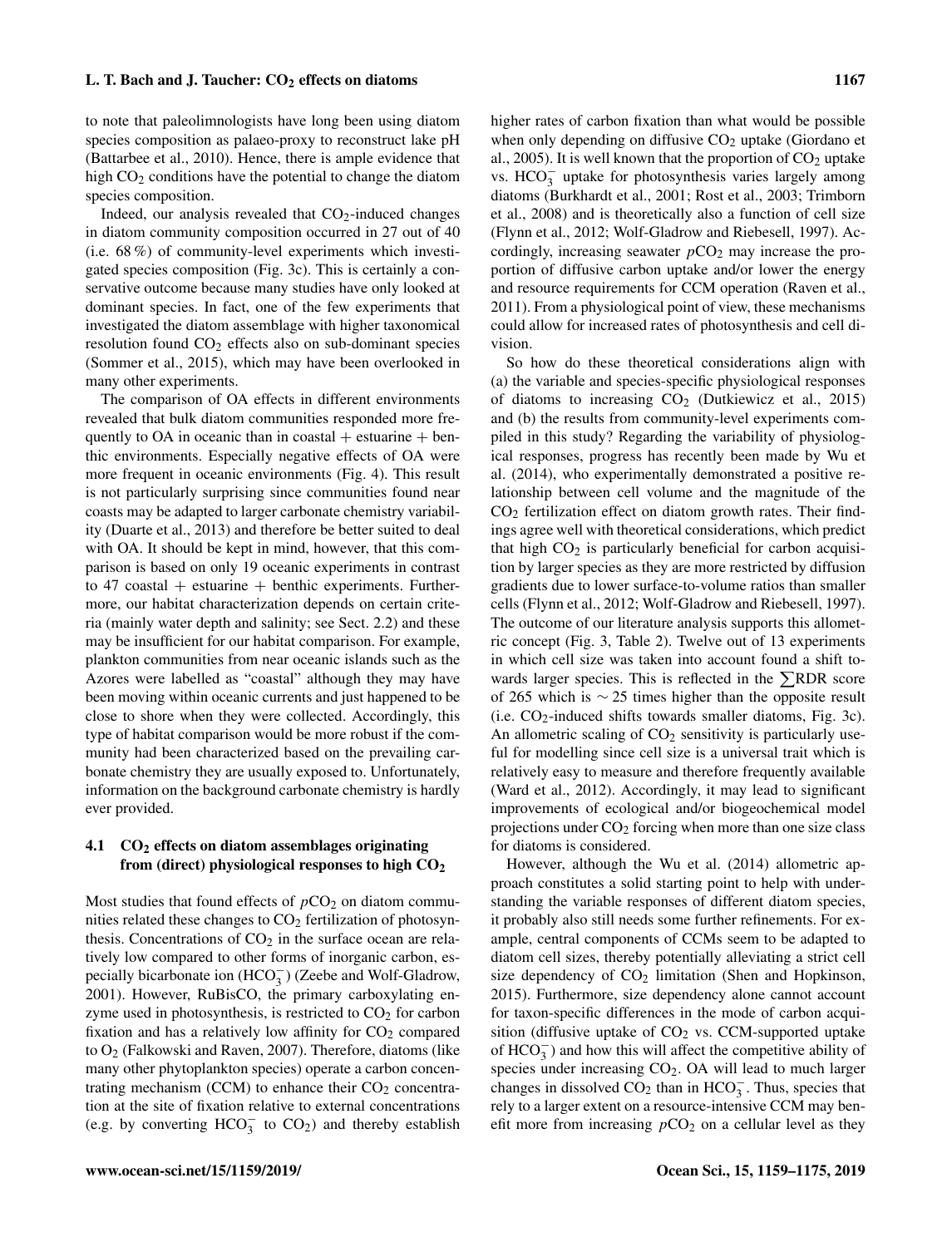could increase the proportion of diffusive  $CO<sub>2</sub>$  uptake. However, it is also possible that the same species would be disadvantaged on the community-level because their niche, i.e. being competitive at lower  $CO<sub>2</sub>$  due to an efficient CCM, is diminished under high  $CO<sub>2</sub>$  conditions (a scenario that is neglected in the physiological literature). Which of the scenarios occurs in nature would also depend on how flexible species are in terms of switching carbon acquisition modes, as well as resource allocation. In this regard, it is noteworthy that only few physiological studies on OA effects have taken into account the role of changing nutrient concentrations or even a transition to nutrient limitation. The available experimental evidence suggests that increasing  $pCO<sub>2</sub>$  may reduce cellular nutrient requirements for CCM operations and therefore free resources for elevated maximum diatom population densities, particularly when running into nutrient limitation (Taucher et al., 2015). Unfortunately, however, the relevance of this mechanism has so far only been investigated in mono-clonal laboratory experiments but not on the community level.

These considerations illustrate that cell size is an important factor but is not sufficient to predict physiological or even the community level of diatoms to OA. Moreover, the allometric concept as well as the additional mechanisms described above generally presumes positive effects of  $CO<sub>2</sub>$ fertilization, thus yielding no first-order explanations for observed negative responses of diatoms to changing carbonate chemistry. Obviously, increasing  $CO<sub>2</sub>$  concentrations are accompanied by increasing proton  $(H<sup>+</sup>)$  concentrations under ocean acidification. High  $H^+$  concentrations may reduce key metabolic rates above certain thresholds and outweigh the positive influence of  $CO<sub>2</sub>$  fertilization as has been observed in coccolithophores (Bach et al., 2011, 2015; Kottmeier et al., 2016).

Another pathway by which ocean acidification may alter diatom communities is the pH effect on silicification and silica dissolution. Low seawater pH should theoretically facilitate silicification as the precipitation of opal occurs in a cellular compartment with low-pH conditions (pH ∼ 5) (Martin-Jézéquel et al., 2000; Vrieling et al., 1999). At the same time, a lower pH should reduce chemical dissolution rates of the SiO<sup>2</sup> frustule (Loucaides et al., 2012). While experimental evidence on this topic is still scarce and partly controversial (Hervé et al., 2012; Mejía et al., 2013; Milligan et al., 2004), it is not unlikely that OA-induced changes in the formation and dissolution of biogenic silica may alter the strength of the frustule and therefore the palatability of diatoms to zooplankton grazers (Friedrichs et al., 2013; Hamm et al., 2003; Liu et al., 2016; Wilken et al., 2011). As for the other physiological effects, e.g. carbon fixation, it is likely that OA impacts on silicification will vary among different diatom species, e.g. according to their species-specific intrinsic buffering capacity, thereby leading to further taxonomic shifts within diatom communities.

## 1168 L. T. Bach and J. Taucher: CO<sub>2</sub> effects on diatoms

The response of diatoms to increasing  $pCO<sub>2</sub>$  in natural environments will be further modified by multiple other environmental drivers changing simultaneously. Climate change is expected to elevate ocean temperature, as well as also irradiance and nutrient availability via changes in stratification. Physiological experiments have shown that elevated  $pCO<sub>2</sub>$ may have beneficial effects under low and moderate irradiance but this effect may reverse under high light conditions due to enhanced photoinhibition (Gao et al., 2012). Analogously, warming may have positive or negative effects on photosynthesis and metabolism in general, depending on the thermal optima of the respective species (Boyd et al., 2018). Altogether, these multiple additional drivers will also affect diatom communities, leading to shifts in their taxonomic composition and size structure, which will interact with the impacts of OA.

## 4.2 Indirect  $CO<sub>2</sub>$  effects on diatom assemblages through food web interactions

Diatom community responses cannot only originate from a direct  $CO<sub>2</sub>$  effect on their physiology but also be caused indirectly through  $CO<sub>2</sub>$  responses on other components of the food web (Bach et al., 2017; Gaylord et al., 2015). For example, if a grazer of a diatom species is negatively affected by OA then this may benefit the prey and indirectly promote its abundance. Direct OA impacts on zooplankton communities are usually assumed to play a minor role, although there is some experimental evidence that lower pH may have physiological effects at least on some sensitive species or developmental stages (Cripps et al., 2016; Thor and Dupont, 2015; Thor and Oliva, 2015). Nevertheless, much of the currently available empirical evidence indicates that zooplankton communities are affected by OA rather via bottom-up effects, e.g. via changes in primary production or taxonomic composition of the phytoplankton community (Alvarez-Fernandez et al., 2018; Meunier et al., 2017; Sswat et al., 2018). However, bottom-up effects on zooplankton biomass, size structure, or species composition may in turn trigger feedbacks on diatom communities, thereby leading to a feedback loop that may reinforce until a new steady state is reached. Such considerations illustrate that also second- or third-order effects need to be considered when assessing OA effects on the level of ecological communities. Accounting for such indirect effects requires a holistic approach considering all key players in of the food web (something that is beyond the scope of this study). Therefore, interpretations about what the observed responses could mean for entire plankton food webs or even biogeochemical element cycles (Sect. 4.3) should always be regarded with some healthy scepticism as they often neglect the potential for indirect effects.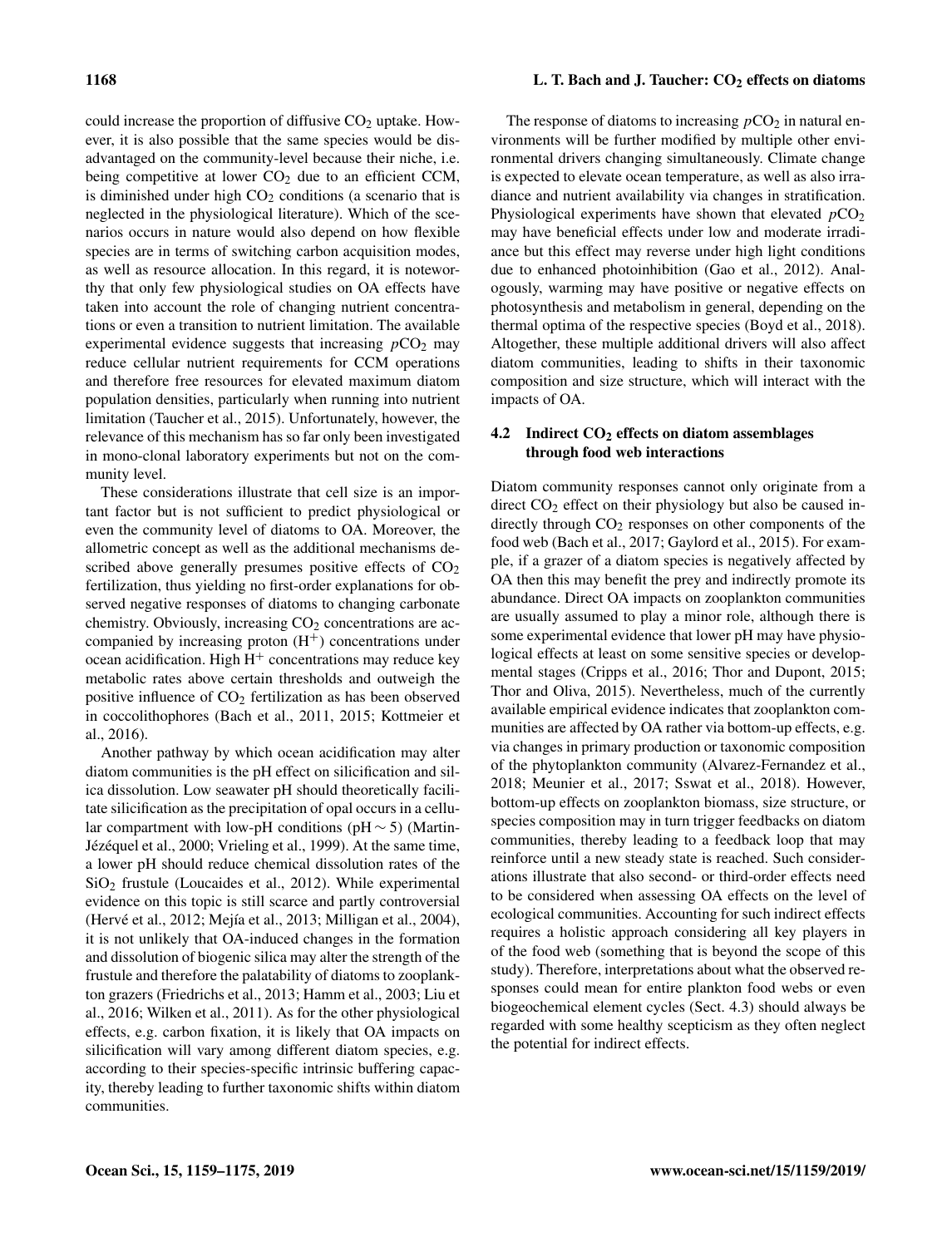## 4.3 Implications of changes in diatom community structure for pelagic food webs and biogeochemical cycles

The taxonomic composition and size structure of phytoplankton communities influences the transfer of energy from primary production to higher trophic levels. In theory, larger diatoms should support a more direct transfer because less trophic intermediates are needed and therefore less respiration occurs until prey items are in an appropriate size range for top predators (Azam et al., 1983; Pomeroy, 1974; Sommer et al., 2002). Such a size shift at the bottom of a food web might eventually lead to higher production in higher trophic levels such as fish. Indeed, recent experimental evidence indicated that fish (including commercially important species) could, under certain constellations, benefit from high  $CO<sub>2</sub>$ due to higher food availability, although it was not tested if this response is somehow linked to the diatom size structure (Goldenberg et al., 2018; Sswat et al., 2018).

Fluxes of elements through the oceans are (like fluxes of energy through food webs) influenced by the composition of diatom communities (Tréguer et al., 2018). This is particularly well recognized in the context of organic carbon export to the deep ocean, for which diatoms are considered to play a pivotal role (Smetacek, 1985). Given that high  $CO<sub>2</sub>$  favours large and perhaps more silicified diatoms over smaller ones (Sect. 4.1), we might expect accelerated sinking and thus a positive feedback on the vertical carbon flux. This classical hypothesis is supported by observational evidence from two consecutive years of the North Atlantic spring bloom where, despite similar primary production, particulate organic carbon sequestration into the deep ocean (3100 m) was much higher in the year when the larger diatom species dominated (Boyd and Newton, 1995). However, whether the positive relationship between size and carbon export holds under all circumstances is by no means clear (Tréguer et al., 2018). It is possible that shifts towards larger-sized species coincide with shifts in other traits that feed back negatively on carbon export. For example, when the size shift is associated with decreasing C : Si stoichiometry it may ultimately reduce carbon export (Assmy et al., 2013).

The abovementioned examples of trophic transfer and export fluxes illustrate the importance of the factor "diatom community structure" in the context of marine food production and biogeochemical fluxes. They also illustrate that our understanding of the feedbacks induced through changes in diatom communities is highly incomplete. Hence, with our limited understanding we currently cannot go further than classifying CO2-induced changes in diatom communities as "a potential risk" that may cause changes in key ecosystem services.

*Data availability.* All data used in this study are compiled in Table 1.

*Author contributions.* LTB did the literature analysis, conceptualized the RDR, and drafted the article, except for parts of the introduction and discussion. JT drafted parts of the introduction and discussion. Both authors interpreted the findings and revised the article.

*Competing interests.* The authors declare that they have no conflict of interest.

*Acknowledgements.* We thank Nauzet Hernández-Hernández, Ulf Riebesell, and Javier Arístegui for their comments on an earlier version of the data compilation. The research was funded by the Federal Ministry of Science and Education (Bundesministerium für Bildung und Forschung; BMBF) in the framework of the "Biological Impacts of Ocean Acidification" project (BIOACID III, FKZ 03F0728) as well as GEOMAR Helmholtz Centre for Ocean Research Kiel and the Australian Research Council within a laureate (FL160100131) granted to Philip Boyd.

*Financial support.* The article processing charges for this openaccess publication were covered by a Research Centre of the Helmholtz Association.

*Review statement.* This paper was edited by Piers Chapman and reviewed by two anonymous referees.

### References

- Alvarez-Fernandez, S., Bach, L. T., Taucher, J., Riebesell, U., Sommer, U., Aberle, N., Brussaard, C. P. D., and Boersma, M.: Plankton responses to ocean acidification: The role of nutrient limitation, Prog. Oceanogr., 165, 11–18, https://doi.org[/10.1016/j.pocean.2018.04.006,](https://doi.org/10.1016/j.pocean.2018.04.006) 2018.
- Armbrust, E. V.: The life of diatoms in the world's oceans, Nature, 459, 185–192, https://doi.org[/10.1038/nature08057,](https://doi.org/10.1038/nature08057) 2009.
- Assmy, P., Smetacek, V., Montresor, M., Klaas, C., Henjes, J., Strass, V. H., Arrieta, J. M., Bathmann, U., Berg, G. M., Breitbarth, E., Cisewski, B., Friedrichs, L., Fuchs, N., Herndl, G. J., Jansen, S., Kragefsky, S., Latasa, M., Peeken, I., Rottgers, R., Scharek, R., Schuller, S. E., Steigenberger, S., Webb, A., and Wolf-Gladrow, D.: Thick-shelled, grazer-protected diatoms decouple ocean carbon and silicon cycles in the iron-limited Antarctic Circumpolar Current, P. Natl. Acad. Sci. USA, 110, 20633–20638, https://doi.org[/10.1073/pnas.1309345110,](https://doi.org/10.1073/pnas.1309345110) 2013.
- Azam, F., Fenchel, T., Field, J. G., Gray, J. S., Meyer-Reil, L. A., and Thingstad, F.: The Ecological Role of Water-Column Microbes in the Sea, Mar. Ecol.-Prog. Ser., 10, 257–263, https://doi.org[/10.3354/meps010257,](https://doi.org/10.3354/meps010257) 1983.
- Bach, L. T., Riebesell, U., and Schulz, K. G.: Distinguishing between the effects of ocean acidification and ocean carbonation in the coccolithophore Emiliania huxleyi, Limnol. Oceanogr., 56, 2040–2050, https://doi.org[/10.4319/lo.2011.56.6.2040,](https://doi.org/10.4319/lo.2011.56.6.2040) 2011.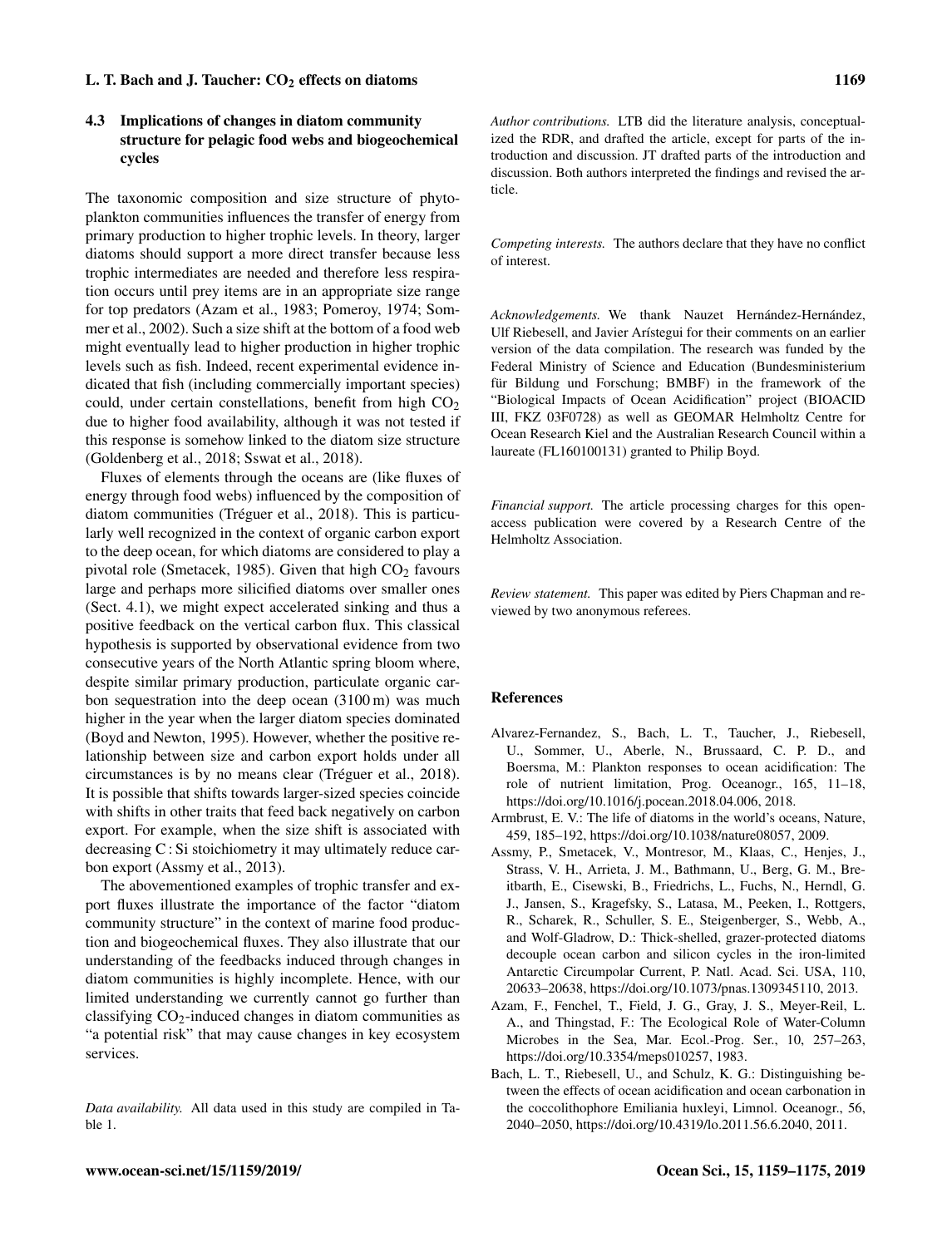- Bach, L. T., Riebesell, U., Gutowska, M. A., Federwisch, L., and Schulz, K. G.: A unifying concept of coccolithophore sensitivity to changing carbonate chemistry embedded in an ecological framework, Prog. Oceanogr., 135, 125–138, https://doi.org[/10.1016/j.pocean.2015.04.012,](https://doi.org/10.1016/j.pocean.2015.04.012) 2015.
- Bach, L. T., Alvarez-Fernandez, S., Hornick, T., Stuhr, A., and Riebesell, U.: Simulated ocean acidification reveals winners and losers in coastal phytoplankton, PLoS One, 12, e0188198, https://doi.org[/10.1371/journal.pone.0188198,](https://doi.org/10.1371/journal.pone.0188198) 2017.
- Bach, L. T., Hernández-hernández, N., Taucher, J., Spisla, C., Sforna, C., Riebesell, U., and Aristegui, J.: Effects of Elevated  $CO<sub>2</sub>$  on a Natural Diatom Community in the Subtropical NE Atlantic, Front. Mar. Sci., 6, 1–16, https://doi.org[/10.3389/fmars.2019.00075,](https://doi.org/10.3389/fmars.2019.00075) 2019.
- Battarbee, R. W., Charles, D. F., Bigler, C., Cumming, B. F., and Renberg, I.: Diatoms as indicators as surface-water acidity, in Diatoms: Applications for the Environmental and Earth Sciences, edited by: Smol, J. P. and Stoermer, E. F., Cambridge University Press, Cambridge, 98–121, 2010.
- Biswas, H., Cros, A., Yadav, K., Ramana, V. V., Prasad, V. R., Acharyya, T., and Babu, P. V. R.: The response of a natural phytoplankton community from the Godavari River Estuary to increasing  $CO<sub>2</sub>$  concentration during the premonsoon period, J. Exp. Mar. Bio. Ecol., 407, 284–293, https://doi.org[/10.1016/j.jembe.2011.06.027,](https://doi.org/10.1016/j.jembe.2011.06.027) 2011.
- Biswas, H., Shaik, A. U. R., Bandyopadhyay, D., and Chowdhury, N.:  $CO<sub>2</sub>$  induced growth response in a diatom dominated phytoplankton community from SW Bay of Bengal coastal water, Estuar. Coast. Shelf S., 198, 29–42, https://doi.org[/10.1016/j.ecss.2017.07.022,](https://doi.org/10.1016/j.ecss.2017.07.022) 2017.
- Boyd, P. and Newton, P.: Evidence of the potential influence of planktonic community structure on the interannual variability of particulate organic carbon flux, Deep-Sea Res. Pt. I, 42, 619–639, 1995.
- Boyd, P. W.: Diatom traits regulate Southern Ocean silica leakage, P. Natl. Acad. Sci. USA, 110, 20358–20359, https://doi.org[/10.1073/pnas.1320327110,](https://doi.org/10.1073/pnas.1320327110) 2013.
- Boyd, P. W., Collins, S., Dupont, S., Fabricius, K., Gattuso, J. P., Havenhand, J., Hutchins, D. A., Riebesell, U., Rintoul, M. S., Vichi, M., Biswas, H., Ciotti, A., Gao, K., Gehlen, M., Hurd, C. L., Kurihara, H., Mcgraw, C. M., Navarro, J. M., Nilsson, G. E., Passow, U., and Pörtner, H. O.: Experimental strategies to assess the biological ramifications of multiple drivers of global ocean change-A review, Glob. Change Biol., 24, 2239–2261, https://doi.org[/10.1111/gcb.14102,](https://doi.org/10.1111/gcb.14102) 2018.
- Brzezinski, M. A. and Nelson, D. M.: Chronic substrate limitation of silicic acid uptake rates in the western Sargasso Sea, Deep-Sea Res. Pt. II., 43, 437–453, https://doi.org[/10.1016/0967-](https://doi.org/10.1016/0967-0645(95)00099-2) [0645\(95\)00099-2,](https://doi.org/10.1016/0967-0645(95)00099-2) 1996.
- Burkhardt, S., Amoroso, G., Riebesell, U., and Sueltemeyer, D.:  $CO<sub>2</sub>$  and  $HCO<sub>3</sub><sup>-</sup>$  uptake in marine diatoms acclimated to different CO<sub>2</sub> concentrations, Limnol. Oceanogr., 46, 1378-1391, 2001.
- Calvo-Díaz, A., D´az-Pérez, L., Suárez, L. Á., Morán, X. A. G., Teira, E., and Marañón, E.: Decrease in the autotrophic-toheterotrophic biomass ratio of picoplankton in oligotrophic marine waters due to bottle enclosure, Appl. Environ. Microb., 77, 5739–5746, https://doi.org[/10.1128/AEM.00066-11,](https://doi.org/10.1128/AEM.00066-11) 2011.
- Carpenter, S. R.: Microcosm Experiments Have Limited Relevance for Community and Ecosystem Ecology, Ecology, 77, 667–680, 1996.
- Cripps, G., Flynn, K. J., and Lindeque, P. K.: Ocean acidification affects the phyto-zoo plankton trophic transfer efficiency, PLoS One, 11, 1–15, https://doi.org[/10.1371/journal.pone.0151739,](https://doi.org/10.1371/journal.pone.0151739) 2016.
- Davidson, A., McKinlay, J., Westwood, K., Thomson, P., van den Enden, R., de Salas, M., Wright, S., Johnson, R., and Berry, K.: Enhanced CO<sub>2</sub> concentrations change the structure of Antarctic marine microbial communities, Mar. Ecol.-Prog. Ser., 552, 93– 113, https://doi.org[/10.3354/meps11742,](https://doi.org/10.3354/meps11742) 2016.
- Domingues, R. B., Guerra, C. C., Galvao, H. M., Brotas, V., and Barbosa, A. B.: Short-term interactive effects of ultraviolet radiation, carbon dioxide and nutrient enrichment on phytoplankton in a shallow coastal lagoon, Aquat. Ecol., 51, 91–105, https://doi.org[/10.1007/s10452-016-9601-4,](https://doi.org/10.1007/s10452-016-9601-4) 2017.
- Donahue, K., Klaas, C., Dillingham, P. W., and Hoffmann, L. J.: Combined effects of ocean acidification and increased light intensity on natural phytoplankton communities from two Southern Ocean water masses, J. Plankton Res., 41, 30–45, https://doi.org[/10.1093/plankt/fby048,](https://doi.org/10.1093/plankt/fby048) 2019.
- Duarte, C. M., Gasol, J. M., and Vaqué, D.: Role of experimental approaches in marine microbial ecology, Aquat. Microb. Ecol., 13, 101–111, https://doi.org[/10.3354/ame013101,](https://doi.org/10.3354/ame013101) 1997.
- Duarte, C. M., Hendriks, I. E., Moore, T. S., Olsen, Y. S., Steckbauer, A., Ramajo, L., Carstensen, J., Trotter, J. A., and Mc-Culloch, M.: Is Ocean Acidification an Open-Ocean Syndrome? Understanding Anthropogenic Impacts on Seawater pH, Estuar. Coast., 36, 221–236, https://doi.org[/10.1007/s12237-013-9594-](https://doi.org/10.1007/s12237-013-9594-3) [3,](https://doi.org/10.1007/s12237-013-9594-3) 2013.
- Dutkiewicz, S., Morris, J. J., Follows, M. J., Scott, J., Levitan, O., Dyhrman, S. T., and Berman-Frank, I.: Impact of ocean acidification on the structure of future phytoplankton communities, Nat. Clim. Change, 5, 1002–1006, https://doi.org[/10.1038/nclimate2722,](https://doi.org/10.1038/nclimate2722) 2015.
- Eggers, S. L., Lewandowska, A. M., Barcelos e Ramos, J., Blanco-Ameijeiras, S., Gallo, F., and Matthiessen, B.: Community composition has greater impact on the functioning of marine phytoplankton communities than ocean acidification, Glob. Change Biol., 20, 713–723, https://doi.org[/10.1111/gcb.12421,](https://doi.org/10.1111/gcb.12421) 2014.
- Endo, H., Yoshimura, T., Kataoka, T., and Suzuki, K.: Effects of  $CO<sub>2</sub>$  and iron availability on phytoplankton and eubacterial community compositions in the northwest subarctic Pacific, J. Exp. Mar. Biol. Ecol., 439, 160–175, https://doi.org[/10.1016/j.jembe.2012.11.003,](https://doi.org/10.1016/j.jembe.2012.11.003) 2013.
- Endo, H., Sugie, K., Yoshimura, T., and Suzuki, K.: Effects of  $CO<sub>2</sub>$  and iron availability on rbcL gene expression in Bering Sea diatoms, Biogeosciences, 12, 2247–2259, https://doi.org[/10.5194/bg-12-2247-2015,](https://doi.org/10.5194/bg-12-2247-2015) 2015.
- Endo, H., Sugie, K., Yoshimura, T., and Suzuki, K.: Response of Spring Diatoms to  $CO<sub>2</sub>$  Availability in the Western North Pacific as Determined by Next-Generation Sequencing, PLoS One, 11, e0154291, https://doi.org[/10.1371/journal.pone.0154291,](https://doi.org/10.1371/journal.pone.0154291) 2016.
- Fabricius, K. E., Langdon, C., Uthicke, S., Humphrey, C., Noonan, S., De'ath, G., Okazaki, R., Muehllehner, N., Glas, M. S., and Lough, J. M.: Losers and winners in coral reefs acclimatized to elevated carbon dioxide concentrations, Nat. Clim. Change, 1, 165–169, https://doi.org[/10.1038/nclimate1122,](https://doi.org/10.1038/nclimate1122) 2011.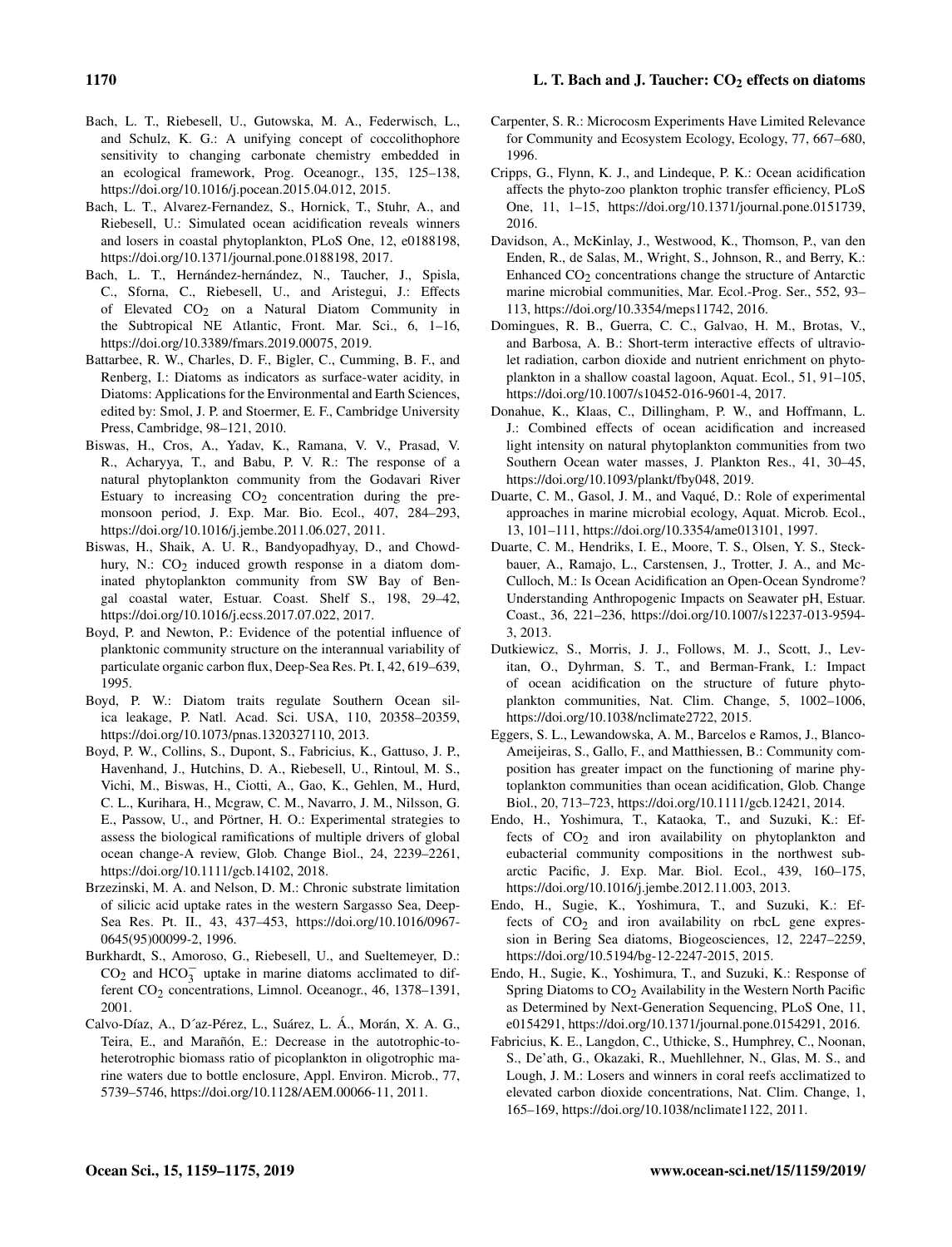- Falkowski, P. G. and Raven, J. A.: Aquatic Photosynthesis, Princeton University Press, Princeton, 2007.
- Feng, Y., Hare, C. E., Leblanc, K., Rose, J. M., Zhang, Y., DiTullio, G. R., Lee, P. A., Wilhelm, S. W., Rowe, J. M., Sun, J., Nemcek, N., Gueguen, C., Passow, U., Benner, I., Brown, C., and Hutchins, D. A.: Effects of increased  $pCO<sub>2</sub>$  and temperature on the north atlantic spring bloom. I. The phytoplankton community and biogeochemical response, Mar. Ecol.-Prog. Ser., 388, 13–25, https://doi.org[/10.3354/meps08133,](https://doi.org/10.3354/meps08133) 2009.
- Feng, Y., Hare, C. E., Rose, J. M., Handy, S. M., DiTullio, G. R., Lee, P. A., Smith, W. O., Peloquin, J., Tozzi, S., Sun, J., Zhang, Y., Dunbar, R. B., Long, M. C., Sohst, B., Lohan, M., and Hutchins, D. A.: Interactive effects of iron, irradiance and CO2 on Ross Sea phytoplankton, Deep-Res. Pt. I, 57, 368–383, https://doi.org[/10.1016/j.dsr.2009.10.013,](https://doi.org/10.1016/j.dsr.2009.10.013) 2010.
- Ferguson, R. L., Buckley, E. N., and Palumbo, A. V.: Response of marine bacterioplankton to differential filtration and confinement, Appl. Environ. Microb., 47, 49–55, 1984.
- Field, C. B., Behrenfeld, M. J., Randerson, J. T., and Falkowski, P. G.: Primary Production of the Biosphere: Integrating Terrestrial and Oceanic Components, Science, 281, 237–240, https://doi.org[/10.1126/science.281.5374.237,](https://doi.org/10.1126/science.281.5374.237) 1998.
- Flynn, K. J., Blackford, J. C., Baird, M. E., Raven, J. A., Clark, D. R., Beardall, J., Brownlee, C., Fabian, H., and Wheeler, G. L.: Changes in pH at the exterior surface of plankton with ocean acidification, Nat. Clim. Change, 2, 510–513, https://doi.org[/10.1038/nclimate1489,](https://doi.org/10.1038/nclimate1489) 2012.
- Fogg, G. E. and Calvario-Martinez, O.: Effects of bottle size in determinations of primary productivity by phytoplankton, Hydrobiologia, 173, 89–94, https://doi.org[/10.1007/BF00015518,](https://doi.org/10.1007/BF00015518) 1989.
- Friedrichs, L., Hörnig, M., Schulze, L., Bertram, A., Jansen, S., and Hamm, C.: Size and biomechanic properties of diatom frustules influence food uptake by copepods, Mar. Ecol.-Prog. Ser., 481, 41–51, https://doi.org[/10.3354/meps10227,](https://doi.org/10.3354/meps10227) 2013.
- Gao, K. and Campbell, D. A.: Photophysiological responses of marine diatoms to elevated CO<sub>2</sub> and decreased pH: A review, Funct. Plant Biol., 41, 449–459, https://doi.org[/10.1071/FP13247,](https://doi.org/10.1071/FP13247) 2014.
- Gao, K., Xu, J., Gao, G., Li, Y., Hutchins, D. A., Huang, B., Wang, L., Zheng, Y., Jin, P., Cai, X., Häder, D. P., Li, W., Xu, K., Liu, N., and Riebesell, U.: Rising  $CO<sub>2</sub>$  and increased light exposure synergistically reduce marine primary productivity, Nat. Clim. Change, 2, 519–523, https://doi.org[/10.1038/nclimate1507,](https://doi.org/10.1038/nclimate1507) 2012.
- Gaylord, B., Kroeker, K. J., Sunday, J. M., Anderson, K. M., Barry, J. P., Brown, N. E., Connell, S. D., Dupont, S., Fabricius, K. E., Hall-Spencer, J. M., Klinger, T., Milazzo, M., Munday, P. L., Russell, B. D., Sanford, E., Schreiber, S. J., Thiyagarajan, V., Vaughan, M. L. H., Widdicombe, S., and Harley, C. D. G.: Ocean acidification through the lens of ecological theory, Ecology, 96, 3–15, 2015.
- Gazeau, F., Sallon, A., Pitta, P., Tsiola, A., Maugendre, L., Giani, M., Celussi, M., Pedrotti, M. L., Marro, S., and Guieu, C.: Limited impact of ocean acidification on phytoplankton community structure and carbon export in an oligotrophic environment: Results from two short-term mesocosm studies in the Mediterranean Sea, Estuar. Coast. Shelf S., 186, 72–88, https://doi.org[/10.1016/j.ecss.2016.11.016,](https://doi.org/10.1016/j.ecss.2016.11.016) 2017.
- Giordano, M., Beardall, J., and Raven, J. A.:  $CO<sub>2</sub>$  concentrating mechanisms in algae: mechanisms, environmental modulation, and evolution., Annu. Rev. Plant Biol., 56, 99– 131, https://doi.org[/10.1146/annurev.arplant.56.032604.144052,](https://doi.org/10.1146/annurev.arplant.56.032604.144052) 2005.
- Goldenberg, S. U., Nagelkerken, I., Marangon, E., Bonnet, A., and Camilo, M.: Ecological complexity buffers the impacts of future climate on marine animals Corresponding author Keywords, Nat. Clim. Change, 8, 229–233, https://doi.org[/10.1038/s41558-018-](https://doi.org/10.1038/s41558-018-0086-0) [0086-0,](https://doi.org/10.1038/s41558-018-0086-0) 2018.
- Grear, J. S., Rynearson, T. A., Montalbano, A. L., Govenar, B., and Menden-Deuer, S.:  $pCO<sub>2</sub>$  effects on species composition and growth of an estuarine phytoplankton community, Estuar. Coast. Shelf S., 190, 40–49, https://doi.org[/10.1016/j.ecss.2017.03.016,](https://doi.org/10.1016/j.ecss.2017.03.016) 2017.
- Guangao, L.: Different types of ecosystem experiments, in Enclosed Experimental Marine Ecosystems: A Review and Recommendations, edited by: Lalli, C. M., Springer-Verlag, New York, 7–20, 1990.
- Guiry, M. D.: How many species of algae are there?, J. Phycol., 48, 1057–1063, https://doi.org[/10.1111/j.1529-8817.2012.01222.x,](https://doi.org/10.1111/j.1529-8817.2012.01222.x) 2012.
- Hall-Spencer, J. M., Rodolfo-Metalpa, R., Martin, S., Ransome, E., Fine, M., Turner, S. M., Rowley, S. J., Tedesco, D., and Buia, M.-C.: Volcanic carbon dioxide vents show ecosystem effects of ocean acidification, Nature, 454, 96–99, https://doi.org[/10.1038/nature07051,](https://doi.org/10.1038/nature07051) 2008.
- Hama, T., Inoue, T., Suzuki, R., Kashiwazaki, H., Wada, S., Sasano, D., Kosugi, N., and Ishii, M.: Response of a phytoplankton community to nutrient addition under different CO<sub>2</sub> and pH conditions, J. Oceanogr., 72, 207-223, https://doi.org[/10.1007/s10872-015-0322-4,](https://doi.org/10.1007/s10872-015-0322-4) 2016.
- Hamm, C. and Smetacek, V.: Armor: Why, when, and how, in Evolution of Phytoplankton, edited by: Falkowski, P. G. and Knoll, A. H., Elsevier, Boston, 311–332, 2007.
- Hamm, C. E., Merkel, R., Springer, O., Jurkojc, P., Maiert, C., Prechtelt, K., and Smetacek, V.: Architecture and material properties of diatom shells provide effective mechanical protection, Nature, 421, 841–843, https://doi.org[/10.1038/nature01416,](https://doi.org/10.1038/nature01416) 2003.
- Hammes, F., Vital, M., and Egli, T.: Critical evaluation of the volumetric "bottle effect" on microbial batch growth, Appl. Environ. Microb., 76, 1278–1281, https://doi.org[/10.1128/AEM.01914-](https://doi.org/10.1128/AEM.01914-09) [09,](https://doi.org/10.1128/AEM.01914-09) 2010.
- Hare, C. E., Leblanc, K., DiTullio, G. R., Kudela, R. M., Zhang, Y., Lee, P. A., Riseman, S., and Hutchins, D. A.: Consequences of increased temperature and  $CO<sub>2</sub>$  for phytoplankton community structure in the Bering Sea, Mar. Ecol.-Prog. Ser., 352, 9–16, https://doi.org[/10.3354/meps07182,](https://doi.org/10.3354/meps07182) 2007.
- Hervé, V., Derr, J., Douady, S., Quinet, M., Moisan, L., and Lopez, P. J.: Multiparametric Analyses Reveal the pH-Dependence of Silicon Biomineralization in Diatoms, PLoS One, 7, e46722, https://doi.org[/10.1371/journal.pone.0046722,](https://doi.org/10.1371/journal.pone.0046722) 2012.
- Hofmann, G. E., Smith, J. E., Johnson, K. S., Send, U., Levin, L. A., Micheli, F., Paytan, A., Price, N. N., Peterson, B., Takeshita, Y., Matson, P. G., de Crook, E., Kroeker, K. J., Gambi, M. C., Rivest, E. B., Frieder, C. A., Yu, P. C., and Martz, T. R.: High-frequency dynamics of ocean pH: A multi-ecosystem comparison, PLoS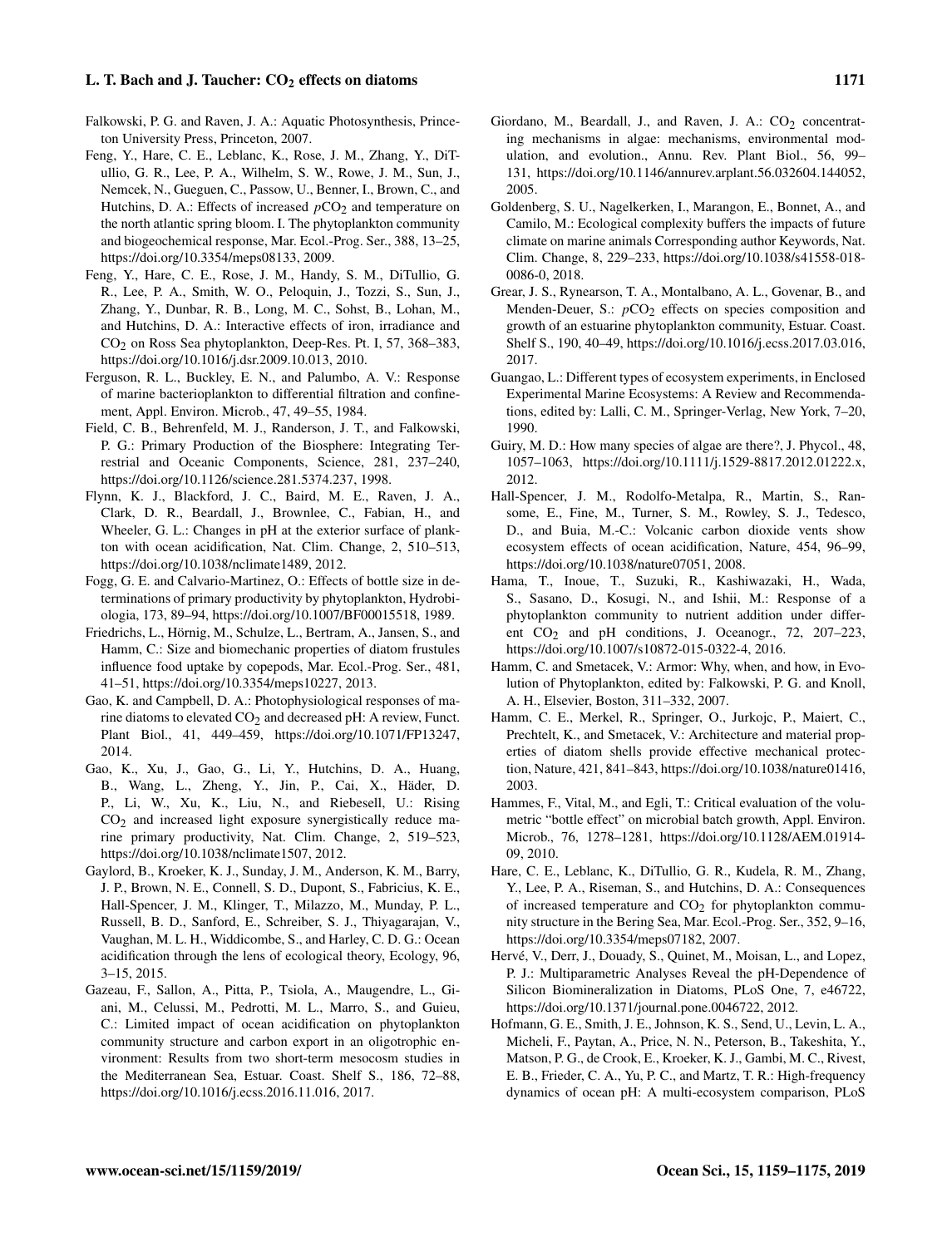One, 6, e28983, https://doi.org[/10.1371/journal.pone.0028983,](https://doi.org/10.1371/journal.pone.0028983) 2011.

- Hopkins, F. E., Turner, S. M., Nightingale, P. D., Steinke, M., Bakker, D., and Liss, P. S.: Ocean acidification and marine trace gas emissions, P. Natl. Acad. Sci. USA, 107, 760–765, https://doi.org[/10.1073/pnas.0907163107,](https://doi.org/10.1073/pnas.0907163107) 2010.
- Hoppe, C. J. M., Hassler, C. S., Payne, C. D., Tortell, P. D., Rost, B. R., and Trimborn, S.: Iron limitation modulates ocean acidification effects on Southern Ocean phytoplankton communities, PLoS One, 8, e79890, https://doi.org[/10.1371/journal.pone.0079890,](https://doi.org/10.1371/journal.pone.0079890) 2013.
- Hoppe, C. J. M., Schuback, N., Semeniuk, D. M., Maldonado, M. T., and Rost, B.: Functional Redundancy Facilitates Resilience of Subarctic Phytoplankton Assemblages toward Ocean Acidification and High Irradiance, Front. Mar. Sci., 4, 229, https://doi.org[/10.3389/fmars.2017.00229,](https://doi.org/10.3389/fmars.2017.00229) 2017a.
- Hoppe, C. J. M., Schuback, N., Semeniuk, D., Giesbrecht, K., Mol, J., Thomas, H., Maldonado, M. T., Rost, B., Varela, D. E., and Tortell, P. D.: Resistance of Arctic phytoplankton to ocean acidification and enhanced irradiance, Polar Biol., 41, 399–413, https://doi.org[/10.1007/s00300-017-2186-0,](https://doi.org/10.1007/s00300-017-2186-0) 2017b.
- Hussherr, R., Levasseur, M., Lizotte, M., Tremblay, J.-É., Mol, J., Thomas, H., Gosselin, M., Starr, M., Miller, L. A., Jarniková, T., Schuback, N., and Mucci, A.: Impact of ocean acidification on Arctic phytoplankton blooms and dimethyl sulfide concentration under simulated ice-free and under-ice conditions, Biogeosciences, 14, 2407–2427, https://doi.org[/10.5194/bg-14-](https://doi.org/10.5194/bg-14-2407-2017) [2407-2017,](https://doi.org/10.5194/bg-14-2407-2017) 2017.
- James, R. K., Hepburn, C. D., Cornwall, C. E., McGraw, C. M., and Hurd, C. L.: Growth response of an early successional assemblage of coralline algae and benthic diatoms to ocean acidification, Mar. Biol., 161, 1687–1696, https://doi.org[/10.1007/s00227-014-2453-3,](https://doi.org/10.1007/s00227-014-2453-3) 2014.
- Johnson, V. R., Brownlee, C., Rickaby, R. E. M., Graziano, M., Milazzo, M., and Hall-Spencer, J. M.: Responses of marine benthic microalgae to elevated  $CO<sub>2</sub>$ , Mar. Biol., 160, 1813–1824, https://doi.org[/10.1007/s00227-011-1840-2,](https://doi.org/10.1007/s00227-011-1840-2) 2011.
- Kim, J.-M., Lee, K., Shin, K., Kang, J.-H., Lee, H.-W., Kim, M., Jang, P.-G., and Jang, M.-C.: The effect of seawater  $CO<sub>2</sub>$  concentration on growth of a natural phytoplankton assemblage in a controlled mesocosm experiment, Limnol. Oceanogr., 51, 1629– 1636, https://doi.org[/10.4319/lo.2006.51.4.1629,](https://doi.org/10.4319/lo.2006.51.4.1629) 2006.
- Kim, J. M., Lee, K., Yang, E. J., Shin, K., Noh, J. H., Park, K. T., Hyun, B., Jeong, H. J., Kim, J. H., Kim, K. Y., Kim, M., Kim, H. C., Jang, P. G., and Jang, M. C.: Enhanced production of oceanic dimethylsulfide resulting from  $CO_2$ -induced grazing activity in a high CO<sub>2</sub> world, Environ. Sci. Technol., 44, 8140-8143, https://doi.org[/10.1021/es102028k,](https://doi.org/10.1021/es102028k) 2010.
- Kottmeier, D. M., Rokitta, S. D., and Rost, B.:  $H^+$ -driven increase in  $CO_2$  uptake and decrease in  $HCO_3^-$  uptake explain coccolithophores' acclimation responses to ocean acidification, Limnol. Oceanogr., 61, 2045–2057, https://doi.org[/10.1002/lno.10352,](https://doi.org/10.1002/lno.10352) 2016.
- Liu, H., Chen, M., Zhu, F., and Harrison, P. J.: Effect of Diatom Silica Content on Copepod Grazing, Growth and Reproduction, Front. Mar. Sci., 3, 1–7, https://doi.org[/10.3389/fmars.2016.00089,](https://doi.org/10.3389/fmars.2016.00089) 2016.
- Loucaides, S., van Cappellen, P., Roubeix, V., Moriceau, B., and Ragueneau, O.: Controls on the Recycling and Preservation of

Biogenic Silica from Biomineralization to Burial, Silicon, 4, 7– 22, https://doi.org[/10.1007/s12633-011-9092-9,](https://doi.org/10.1007/s12633-011-9092-9) 2012.

- Mallozzi, A. J., Errera, R. M., Bargu, S., and Herrmann, A. D.: Impacts of elevated  $pCO<sub>2</sub>$  on estuarine phytoplankton biomass and community structure in two biogeochemically distinct systems in Louisiana, USA, J. Exp. Mar. Biol. Ecol., 511, 28–39, https://doi.org[/10.1016/j.jembe.2018.09.008,](https://doi.org/10.1016/j.jembe.2018.09.008) 2019.
- Malviya, S., Scalco, E., Audic, S., Vincent, F., Veluchamy, A., Poulain, J., Wincker, P., Iudicone, D., de Vargas, C., Bittner, L., Zingone, A., and Bowler, C.: Insights into global diatom distribution and diversity in the world's ocean, P. Natl. Acad. Sci. USA, 113, E1516–E1525, https://doi.org[/10.1073/pnas.1509523113,](https://doi.org/10.1073/pnas.1509523113) 2016.
- Mann, D. G. and Vanormelingen, P.: An Inordinate Fondness? The Number, Distributions, and Origins of Diatom Species, J. Eukaryot. Microbiol., 60, 414–420, https://doi.org[/10.1111/jeu.12047,](https://doi.org/10.1111/jeu.12047) 2013.
- Martin-Jézéquel, V., Hildebrand, M., and Brzezinski, M. A.: Review Silicon Metabolism in Diatoms: Implications for Growth, J. Phycol., 36, 821–840, 2000.
- Maugendre, L., Gattuso, J.-P., Louis, J., de Kluijver, A., Marro, S., Soetaert, K., and Gazeau, F.: Effect of ocean warming and acidification on a plankton community in the NW Mediterranean Sea, ICES J. Mar. Sci., 72, 1744–1755, https://doi.org[/10.1093/icesjms/fsu161,](https://doi.org/10.1093/icesjms/fsu161) 2015.
- Mejía, L. M., Isensee, K., Méndez-Vicente, A., Pisonero, J., Shimizu, N., González, C., Monteleone, B., and Stoll, H.: B content and Si/C ratios from cultured diatoms (Thalassiosira pseudonana and Thalassiosira weissflogii): Relationship to seawater pH and diatom carbon acquisition, Geochim. Cosmochim. Ac., 123, 322–337, https://doi.org[/10.1016/j.gca.2013.06.011,](https://doi.org/10.1016/j.gca.2013.06.011) 2013.
- Menzel, D. W. and Case, J.: Concept and Design: Controlled Ecosystem Pollution Experiment, B. Mar. Sci., 27, 1–7, 1977.
- Meunier, C. L., Algueró-Muñiz, M., Horn, H. G., Lange, J. A. F., and Boersma, M.: Direct and indirect effects of near-future  $pCO<sub>2</sub>$  levels on zooplankton dynamics, Mar. Freshwater Res., 68, 373–380, https://doi.org[/10.1071/MF15296,](https://doi.org/10.1071/MF15296) 2017.
- Milligan, A. J., Varela, D. E., Brzezinski, M. A., and Morel, F. M. M.: Dynamics of Silicon Metabolism and Silicon Isotopic Discrimination in a Marine Diatom as a Function of  $pCO<sub>2</sub>$ , Limnol. Oceanogr., 49, 322–329, 2004.
- Nelson, D. M., Tréguer, P., Brzezinski, M. A., Leynaert, A., and Quéguiner, B.: Production and dissolution of biogenic silica in the ocean: Revised global estimates, comparison with regional data and relationship to biogenic sedimentation, Global Biogeochem. Cy., 9, 359–372, https://doi.org[/10.1029/95GB01070,](https://doi.org/10.1029/95GB01070) 1995.
- Nielsen, L. T., Jakobsen, H. H., and Hansen, P. J.: High resilience of two coastal plankton communities to twenty-first century seawater acidification: Evidence from microcosm studies, Mar. Biol. Res., 6, 542–555, https://doi.org[/10.1080/17451000903476941,](https://doi.org/10.1080/17451000903476941) 2010.
- Nielsen, L. T., Hallegraeff, G. M., Wright, S. W., and Hansen, P. J.: Effects of experimental seawater acidification on an estuarine plankton community, Aquat. Microb. Ecol., 65, 271–285, https://doi.org[/10.3354/ame01554,](https://doi.org/10.3354/ame01554) 2012.
- Nogueira, P., Domingues, R. B., and Barbosa, A. B.: Are microcosm volume and sample pre-filtration relevant to evaluate phy-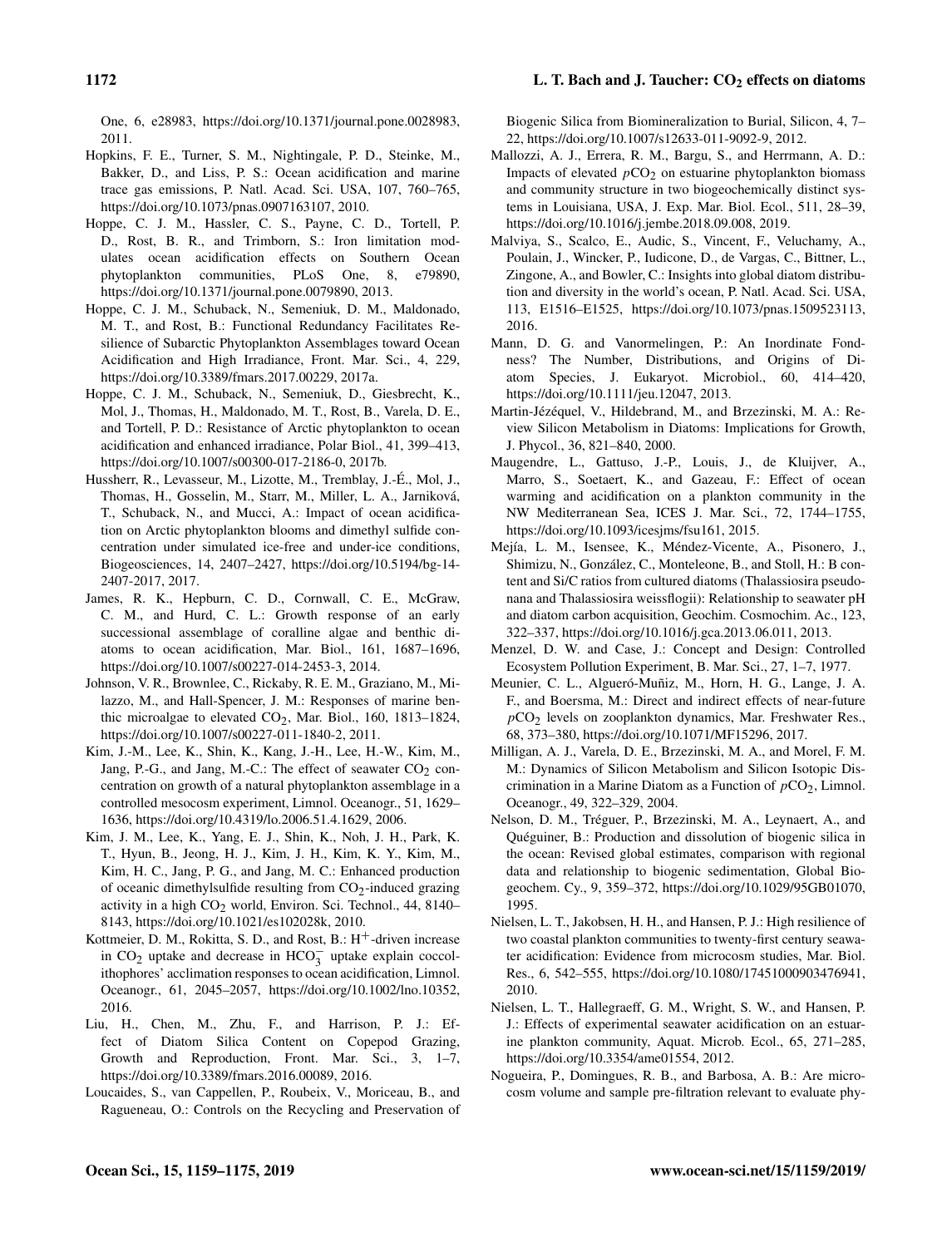toplankton growth?, J. Exp. Mar. Biol. Ecol., 461, 323–330, https://doi.org[/10.1016/j.jembe.2014.09.006,](https://doi.org/10.1016/j.jembe.2014.09.006) 2014.

- Pan, Y., Zhang, Y., Peng, Y., Zhao, Q., and Sun, S.: Increases of chamber height and base diameter have contrasting effects on grazing rate of two cladoceran species: Implications for microcosm studies, PLoS One, 10, 1–14, https://doi.org[/10.1371/journal.pone.0135786,](https://doi.org/10.1371/journal.pone.0135786) 2015.
- Pančić, M. and Kiørboe, T.: Phytoplankton defence mechanisms: traits and trade-offs, Biol. Rev., 92, 1269–1303, https://doi.org[/10.1111/brv.12395,](https://doi.org/10.1111/brv.12395) 2018.
- Park, K. T., Lee, K., Shin, K., Yang, E. J., Hyun, B., Kim, J. M., Noh, J. H., Kim, M., Kong, B., Choi, D. H., Choi, S. J., Jang, P. G., and Jeong, H. J.: Direct linkage between dimethyl sulfide production and microzooplankton grazing, resulting from prey composition change under high partial pressure of carbon dioxide conditions, Environ. Sci. Technol., 48, 4750–4756, https://doi.org[/10.1021/es403351h,](https://doi.org/10.1021/es403351h) 2014.
- Paul, A. J., Bach, L. T., Schulz, K.-G., Boxhammer, T., Czerny, J., Achterberg, E. P., Hellemann, D., Trense, Y., Nausch, M., Sswat, M., and Riebesell, U.: Effect of elevated  $CO<sub>2</sub>$  on organic matter pools and fluxes in a summer Baltic Sea plankton community, Biogeosciences, 12, 6181–6203, https://doi.org[/10.5194/bg-12-](https://doi.org/10.5194/bg-12-6181-2015) [6181-2015,](https://doi.org/10.5194/bg-12-6181-2015) 2015.
- Pomeroy, L. R.: The ocean food web A changing paradigm, Bioscience, 24, 499–504, 1974.
- Primeau, F. W., Holzer, M., and DeVries, T.: Southern Ocean nutrient trapping and the efficiency of the biological pump, J. Geophys. Res.-Ocean., 118, 2547–2564, https://doi.org[/10.1002/jgrc.20181,](https://doi.org/10.1002/jgrc.20181) 2013.
- Raven, J. A., Giordano, M., Beardall, J., and Maberly, S. C.: Algal and aquatic plant carbon concentrating mechanisms in relation to environmental change, Photosynth. Res., 109, 281–96, https://doi.org[/10.1007/s11120-011-9632-6,](https://doi.org/10.1007/s11120-011-9632-6) 2011.
- Reul, A., Muñoz, M., Bautista, B., Neale, P. J., Sobrino, C., Mercado, J. M., Segovia, M., Salles, S., Kulk, G., León, P., van de Poll, W. H. D., Pérez, E., Buma, A., and Blanco, J. M.: Effect of CO2, nutrients and light on coastal plankton. III. Trophic cascade, size structure and composition, Aquat. Biol., 22, 59–76, https://doi.org[/10.3354/ab00585,](https://doi.org/10.3354/ab00585) 2014.
- Robinson, C. and Williams, P. J. le B.: Respiration and its measurement in surface marine waters, in Respiration in Aquatic Environments, edited by: Del Giorgio, P. A. and Williams, P. J. le B., Oxford University Press, Oxford, 147–180, 2005.
- Roleda, M. Y., Cornwall, C. E., Feng, Y., McGraw, C. M., Smith, A. M., and Hurd, C. L.: Effect of ocean acidification and pH fluctuations on the growth and development of coralline algal recruits, and an associated benthic algal assemblage, PLoS One, 10, 1–19, https://doi.org[/10.1371/journal.pone.0140394,](https://doi.org/10.1371/journal.pone.0140394) 2015.
- Rossoll, D., Sommer, U., and Winder, M.: Community interactions dampen acidification effects in a coastal plankton system, Mar. Ecol.-Prog. Ser., 486, 37–46, https://doi.org[/10.3354/meps10352,](https://doi.org/10.3354/meps10352) 2013.
- Rost, B., Riebesell, U., Burkhardt, S., and Sültemeyer, D.: Carbon acquisition of bloom-forming marine phytoplankton, Limnol. Oceanogr., 48, 55–67, 2003.
- Sala, M. M., Aparicio, F. L., Balagué, V., Boras, J. A., Borrull, E., Cardelús, C., Cros, L., Gomes, A., López-Sanz, A., Malits, A., Martínez, R. A., Mestre, M., Movilla, J., Sarmento, H., Vázquez-Domínguez, E., Vaqué, D., Pinhassi, J., Calbet, A.,

Calvo, E., Gasol, J. M., Pelejero, C., and Marrasé, C.: Contrasting effects of ocean acidification on the microbial food web under different trophic conditions, ICES J. Mar. Sci., 73, 670–679, https://doi.org[/10.1093/icesjms/fsv130,](https://doi.org/10.1093/icesjms/fsv130) 2015.

- Sarmiento, J. L., Gruber, N., Brzezinski, M. A., and Dunne, J. P.: High-latitude controls of thermocline nutrients and low latitude biological productivity, Nature, 427, 56–60, https://doi.org[/10.1038/nature10605,](https://doi.org/10.1038/nature10605) 2004.
- Sarnelle, O.: Daphnia effects on microzooplankton: comparisons of enclosure and whole-lake responses, Ecology, 78, 913–928, https://doi.org[/10.1016/S0010-4655\(02\)00300-4,](https://doi.org/10.1016/S0010-4655(02)00300-4) 1997.
- Sarthou, G., Timmermans, K. R., Blain, S., and Tréguer, P.: Growth physiology and fate of diatoms in the ocean: A review, J. Sea Res., 53, 25–42, https://doi.org[/10.1016/j.seares.2004.01.007,](https://doi.org/10.1016/j.seares.2004.01.007) 2005.
- Schulz, K. G., Riebesell, U., Bellerby, R. G. J., Biswas, H., Meyerhöfer, M., Müller, M. N., Egge, J. K., Nejstgaard, J. C., Neill, C., Wohlers, J., and Zöllner, E.: Build-up and decline of organic matter during PeECE III, Biogeosciences, 5, 707–718, https://doi.org[/10.5194/bg-5-707-2008,](https://doi.org/10.5194/bg-5-707-2008) 2008.
- Schulz, K. G., Bellerby, R. G. J., Brussaard, C. P. D., Büdenbender, J., Czerny, J., Engel, A., Fischer, M., Koch-Klavsen, S., Krug, S. A., Lischka, S., Ludwig, A., Meyerhöfer, M., Nondal, G., Silyakova, A., Stuhr, A., and Riebesell, U.: Temporal biomass dynamics of an Arctic plankton bloom in response to increasing levels of atmospheric carbon dioxide, Biogeosciences, 10, 161– 180, https://doi.org[/10.5194/bg-10-161-2013,](https://doi.org/10.5194/bg-10-161-2013) 2013.
- Schulz, K. G., Bach, L. T., Bellerby, R., Bermudez, R., Boxhammer, T., Czerny, J., Engel, A., Ludwig, A., Larsen, A., Paul, A., Sswat, M., and Riebesell, U.: Phytoplankton blooms at increasing levels of atmospheric carbon dioxide: experimental evidence for negative effects on prymnesiophytes and positive on small picoeukaryotes, Front. Mar. Sci., 4, 1–18, https://doi.org[/10.3389/fmars.2017.00064,](https://doi.org/10.3389/fmars.2017.00064) 2017.
- Segovia, M., Lorenzo, M., Maldonado, M., Larsen, A., Berger, S., Tsagaraki, T., Lázaro, F., Iñiguez, C., García-Gómez, C., Palma, A., Mausz, M., Gordillo, F., Fernández, J., Ray, J., and Egge, J.: Iron availability modulates the effects of future  $CO<sub>2</sub>$  levels within the marine planktonic food web, Mar. Ecol.-Prog. Ser., 565, 17– 33, https://doi.org[/10.3354/meps12025,](https://doi.org/10.3354/meps12025) 2017.
- Sett, S., Schulz, K. G., Bach, L. T., and Riebesell, U.: Shift towards larger diatoms in a natural phytoplankton assemblage under combined high- $CO<sub>2</sub>$  and warming conditions, J. Plankton Res., 40, 391–406, https://doi.org[/10.1093/plankt/fby018,](https://doi.org/10.1093/plankt/fby018) 2018.
- Shaik, A. U. R., Biswas, H., and Pal, S.: Increased CO<sub>2</sub> availability promotes growth of a tropical coastal diatom assemblage (Goa coast, Arabian Sea, India), Diatom Res., 32, 325–339, https://doi.org[/10.1080/0269249X.2017.1379443,](https://doi.org/10.1080/0269249X.2017.1379443) 2017.
- Shen, C. and Hopkinson, B. M.: Size scaling of extracellular carbonic anhydrase activity in centric marine diatoms, J. Phycol., 51, 255–263, https://doi.org[/10.1111/jpy.12269,](https://doi.org/10.1111/jpy.12269) 2015.
- Smetacek, V., Klaas, C., Strass, V. H., Assmy, P., Montresor, M., Cisewski, B., Savoye, N., Webb, A., d'Ovidio, F., Arrieta, J. M., Bathmann, U., Bellerby, R., Berg, G. M., Croot, P., Gonzalez, S., Henjes, J., Herndl, G. J., Hoffmann, L. J., Leach, H., Losch, M., Mills, M. M., Neill, C., Peeken, I., Röttgers, R., Sachs, O., Sauter, E., Schmidt, M. M., Schwarz, J., Terbrüggen, A., and Wolf-Gladrow, D.: Deep carbon export from a South-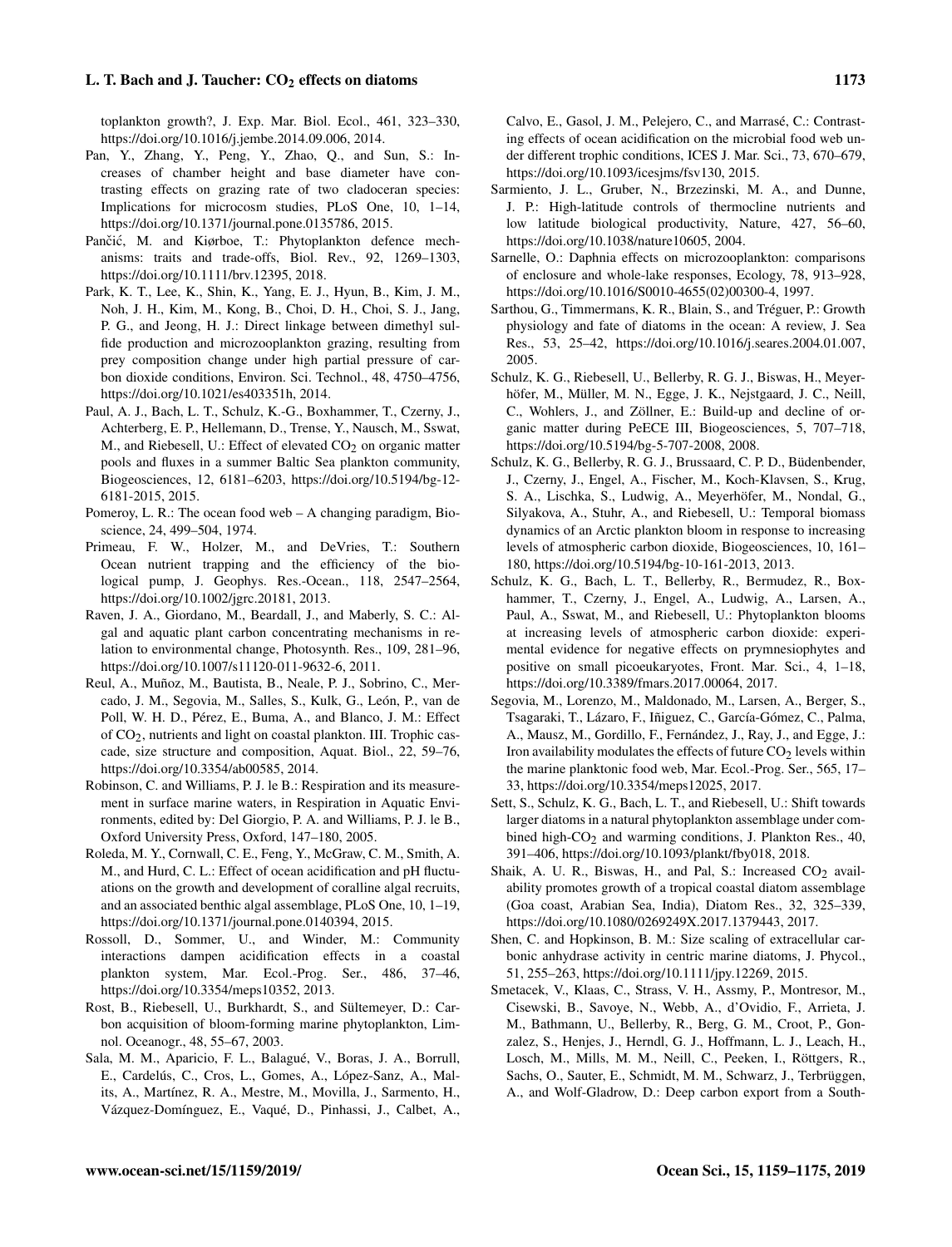ern Ocean iron-fertilized diatom bloom, Nature, 487, 313–319, https://doi.org[/10.1038/nature11229,](https://doi.org/10.1038/nature11229) 2012.

- Smetacek, V. S.: Role of sinking in diatom life-hystory: ecological, evolutionary and geological significance, Mar. Biol., 84, 239– 251, https://doi.org[/10.1007/BF00392493,](https://doi.org/10.1007/BF00392493) 1985.
- Sommer, U., Stibor, H., Katechakis, A., Sommer, F., and Hansen, T.: Pelagic food web confgurations at different levels of nutrient richness and their implications for the ratio fish production:primary production, Hydrobiologia, 484, 11–20, https://doi.org[/10.1023/A:1021340601986,](https://doi.org/10.1023/A:1021340601986) 2002.
- Sommer, U., Paul, C., and Moustaka-Gouni, M.: Warming and ocean acidification effects on phytoplankton – From species shifts to size shifts within species in a mesocosm experiment, PLoS One, 10, 1–17, https://doi.org[/10.1371/journal.pone.0125239,](https://doi.org/10.1371/journal.pone.0125239) 2015.
- Sournia, A., Chrétiennot-Dinet, M. J., and Ricard, M.: Marine phytoplankton: How many species in the world ocean?, J. Plankton Res., 13, 1093–1099, https://doi.org[/10.1093/plankt/13.5.1093,](https://doi.org/10.1093/plankt/13.5.1093) 1991.
- Spencer, M. and Warren, P. H.: The effects of habitat size and productivity on food web structure in small aquatic microcosms, Oikos, 75, 419–430, 1996.
- Sswat, M., Stiasny, M., Taucher, J., Algueró-Muñiz, M., Bach, L. T., Jutfelt, F., Riebesell, U., and Clemmesen, C.: Food web changes under ocean acidification promote herring larvae survival, Nature Ecology and Evolution, 2, 836–840, 2018.
- Tatters, A. O., Roleda, M. Y., Schnetzer, A., Fu, F., Hurd, C. L., Boyd, P. W., Caron, D. A., Lie, A. A. Y., Hoffmann, L. J., and Hutchins, D. A.: Short- and long-term conditioning of a temperate marine diatom community to acidification and warming, Philos. T. R. Soc. B, 368, 20120437, https://doi.org[/10.1098/rstb.2012.0437,](https://doi.org/10.1098/rstb.2012.0437) 2013.
- Tatters, A. O., Schnetzer, A., Xu, K., Walworth, N. G., Fu, F., Spackeen, J. L., Sipler, R. E., Bertrand, E. M., McQuaid, J. B., Allen, A. E., Bronk, D. A., Gao, K., Sun, J., Caron, D. A., and Hutchins, D. A.: Interactive effects of temperature,  $CO<sub>2</sub>$  and nitrogen source on a coastal California diatom assemblage, J. Plankton Res., 40, 151–164, https://doi.org[/10.1093/plankt/fbx074,](https://doi.org/10.1093/plankt/fbx074) 2018.
- Taucher, J., Jones, J., James, A., Brzezinski, M. A., Carlson, C. A., Riebesell, U., and Passow, U.: Combined effects of  $CO<sub>2</sub>$  and temperature on carbon uptake and partitioning by the marine diatoms Thalassiosira weissflogii and Dactyliosolen fragilissimus, Limnol. Oceanogr., 60, 901–919, https://doi.org[/10.1002/lno.10063,](https://doi.org/10.1002/lno.10063) 2015.
- Taucher, J., Arístegui, J., Bach, L. T., Guan, W., Montero, M. F., Nauendorf, A., Achterberg, E. P., and Riebesell, U.: Response of Subtropical Phytoplankton Communities to Ocean Acidification Under Oligotrophic Conditions and During Nutrient Fertilization, Front. Mar. Sci., 5, 1–14, https://doi.org[/10.3389/fmars.2018.00330,](https://doi.org/10.3389/fmars.2018.00330) 2018.
- Thoisen, C., Riisgaard, K., Lundholm, N., Nielsen, T. G., and Hansen, P. J.: Effect of acidification on an Arctic phytoplankton community from Disko Bay, West Greenland, Mar. Ecol.-Prog. Ser., 520, 21–34, https://doi.org[/10.3354/meps11123,](https://doi.org/10.3354/meps11123) 2015.
- Thor, P. and Dupont, S.: Transgenerational effects alleviate severe fecundity loss during ocean acidification in a ubiquitous planktonic copepod, Glob. Change Biol., 21, 2261–2271, https://doi.org[/10.1111/gcb.12815,](https://doi.org/10.1111/gcb.12815) 2015.
- Thor, P. and Oliva, E. O.: Ocean acidification elicits different energetic responses in an Arctic and a boreal population of the copepod Pseudocalanus acuspes, Mar. Biol., 162, 799–807, https://doi.org[/10.1007/s00227-015-2625-9,](https://doi.org/10.1007/s00227-015-2625-9) 2015.
- Tortell, P. D., DiTullio, G. R., Sigman, D. M., and Morel, F. M. M.:  $CO<sub>2</sub>$  effects on taxonomic composition and nutrient utilization in an Equatorial Pacific phytoplankton assemblage, Mar. Ecol.- Prog. Ser., 236, 37–43, https://doi.org[/10.3354/meps236037,](https://doi.org/10.3354/meps236037) 2002.
- Tortell, P. D., Payne, C. D., Li, Y., Trimborn, S., Rost, B., Smith, W. O., Riesselman, C., Dunbar, R. B., Sedwick, P., and DiTullio, G. R.: CO<sub>2</sub> sensitivity of Southern Ocean phytoplankton, Geophys. Res. Lett., 35, L04605, https://doi.org[/10.1029/2007GL032583,](https://doi.org/10.1029/2007GL032583) 2008.
- Tréguer, P., Bowler, C., Moriceau, B., Dutkiewicz, S., Gehlen, M., Aumont, O., Bittner, L., Dugdale, R., Finkel, Z., Iudicone, D., Jahn, O., Guidi, L., Lasbleiz, M., Leblanc, K., Levy, M., and Pondaven, P.: Influence of diatom diversity on the ocean biological carbon pump, Nat. Geosci., 11, 27–37, https://doi.org[/10.1038/s41561-017-0028-x,](https://doi.org/10.1038/s41561-017-0028-x) 2018.
- Tréguer, P. J. and De La Rocha, C. L.: The World Ocean Silica Cycle, Annu. Rev. Mar. Sci., 5, 477–501, https://doi.org[/10.1146/annurev-marine-121211-172346,](https://doi.org/10.1146/annurev-marine-121211-172346) 2013.
- Trimborn, S., Lundholm, N., Thoms, S., Richter, K.-U., Krock, B., Hansen, P. J., and Rost, B.: Inorganic carbon acquisition in potentially toxic and non-toxic diatoms: the effect of pH-induced changes in seawater carbonate chemistry., Physiol. Plant., 133, 92–105, https://doi.org[/10.1111/j.1399-3054.2007.01038.x,](https://doi.org/10.1111/j.1399-3054.2007.01038.x) 2008.
- Trimborn, S., Brenneis, T., Hoppe, C. J. M., Laglera, L. M., Norman, L., Santos-Echeandía, J., Völkner, C., Wolf-Gladrow, D., and Hassler, C. S.: Iron sources alter the response of Southern Ocean phytoplankton to ocean acidification, Mar. Ecol.-Prog. Ser., 578, 35–50, https://doi.org[/10.3354/meps12250,](https://doi.org/10.3354/meps12250) 2017.
- Vrieling, E. G., Gieskes, W. W. C., and Beelen, T. P. M.: SILICON DEPOSITION IN DIATOMS: CONTROL BY THE pH INSIDE THE SILICON DEPOSITION VESICLE, J. Phycol., 35, 548– 559, https://doi.org[/10.1046/j.1529-8817.1999.3530548.x,](https://doi.org/10.1046/j.1529-8817.1999.3530548.x) 1999.
- Ward, B. A., Dutkiewicz, S., Jahn, O., and Follows, M. J.: A size-structured food-web model for the global ocean, Limnol. Oceanogr., 57, 1877–1891, https://doi.org[/10.4319/lo.2012.57.6.1877,](https://doi.org/10.4319/lo.2012.57.6.1877) 2012.
- Wilken, S., Hoffmann, B., Hersch, N., Kirchgessner, N., Dieluweit, S., Rubner, W., Hoffmann, L. J., Merkel, R., and Peeken, I.: Diatom frustules show increased mechanical strength and altered valve morphology under iron limitation, Limnol. Oceanogr., 56, 1399–1410, https://doi.org[/10.4319/lo.2011.56.4.1399,](https://doi.org/10.4319/lo.2011.56.4.1399) 2011.
- Witt, V., Wild, C., Anthony, K. R. N., Diaz-Pulido, G., and Uthicke, S.: Effects of ocean acidification on microbial community composition of, and oxygen fluxes through, biofilms from the Great Barrier Reef, Environ. Microbiol., 13, 2976–2989, https://doi.org[/10.1111/j.1462-2920.2011.02571.x,](https://doi.org/10.1111/j.1462-2920.2011.02571.x) 2011.
- Wolf-Gladrow, D. and Riebesell, U.: Diffusion and reactions in the vicinity of plankton: A refined model for inorganic carbon transport, Mar. Chem., 59, 17–34, https://doi.org[/10.1016/S0304-](https://doi.org/10.1016/S0304-4203(97)00069-8) [4203\(97\)00069-8,](https://doi.org/10.1016/S0304-4203(97)00069-8) 1997.
- Wolf, K. K. E., Hoppe, C. J. M., and Rost, B.: Resilience by diversity: Large intraspecific differences in climate change re-